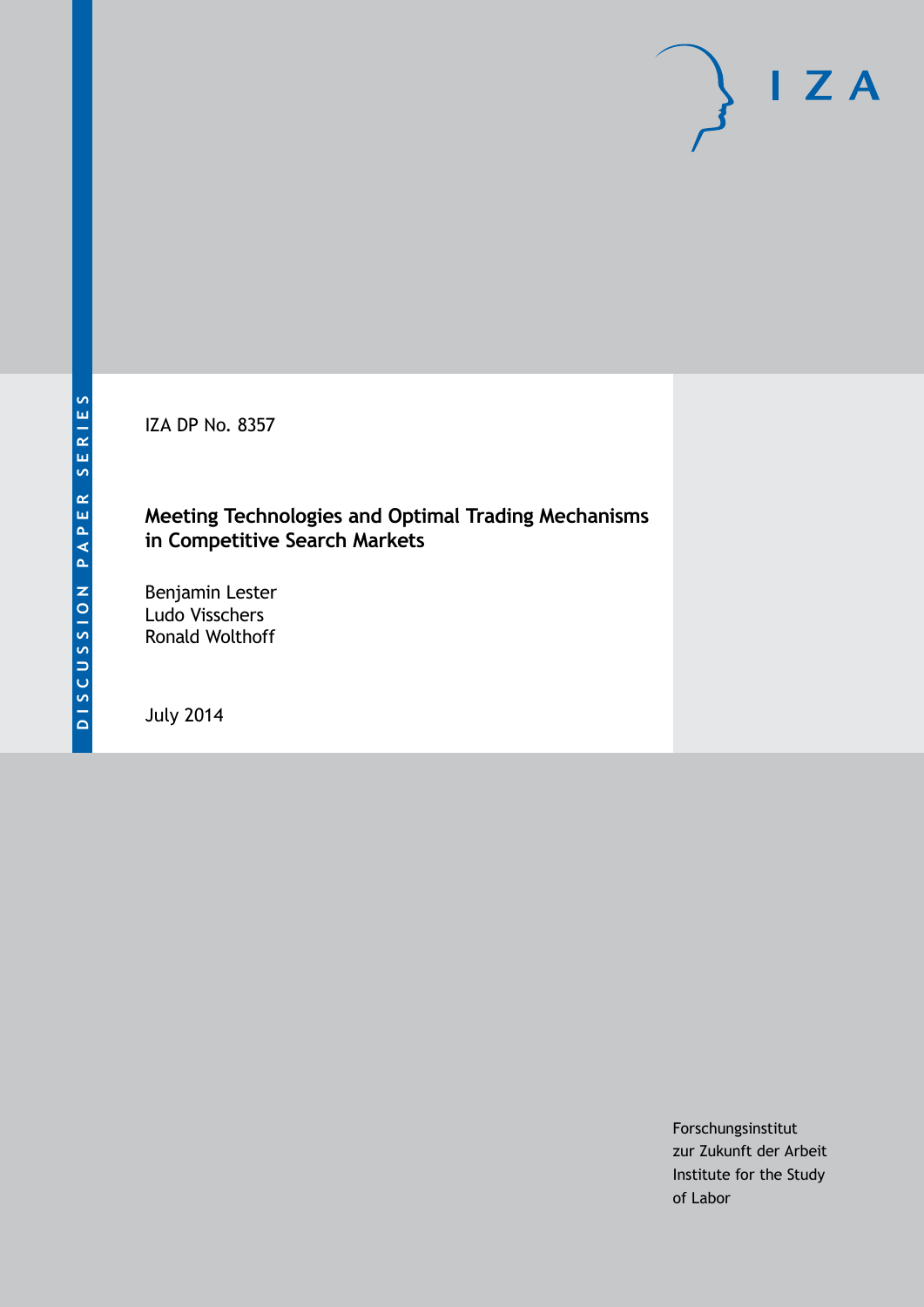# **Meeting Technologies and Optimal Trading Mechanisms in Competitive Search Markets**

# **Benjamin Lester**

*Federal Reserve Bank of Philadelphia*

# **Ludo Visschers**

*University of Edinburgh and Universidad Carlos III, Madrid*

### **Ronald Wolthoff**

*University of Toronto and IZA*

Discussion Paper No. 8357 July 2014

IZA

P.O. Box 7240 53072 Bonn **Germany** 

Phone: +49-228-3894-0 Fax: +49-228-3894-180 E-mail: [iza@iza.org](mailto:iza@iza.org)

Any opinions expressed here are those of the author(s) and not those of IZA. Research published in this series may include views on policy, but the institute itself takes no institutional policy positions. The IZA research network is committed to the IZA Guiding Principles of Research Integrity.

The Institute for the Study of Labor (IZA) in Bonn is a local and virtual international research center and a place of communication between science, politics and business. IZA is an independent nonprofit organization supported by Deutsche Post Foundation. The center is associated with the University of Bonn and offers a stimulating research environment through its international network, workshops and conferences, data service, project support, research visits and doctoral program. IZA engages in (i) original and internationally competitive research in all fields of labor economics, (ii) development of policy concepts, and (iii) dissemination of research results and concepts to the interested public.

<span id="page-1-0"></span>IZA Discussion Papers often represent preliminary work and are circulated to encourage discussion. Citation of such a paper should account for its provisional character. A revised version may be available directly from the author.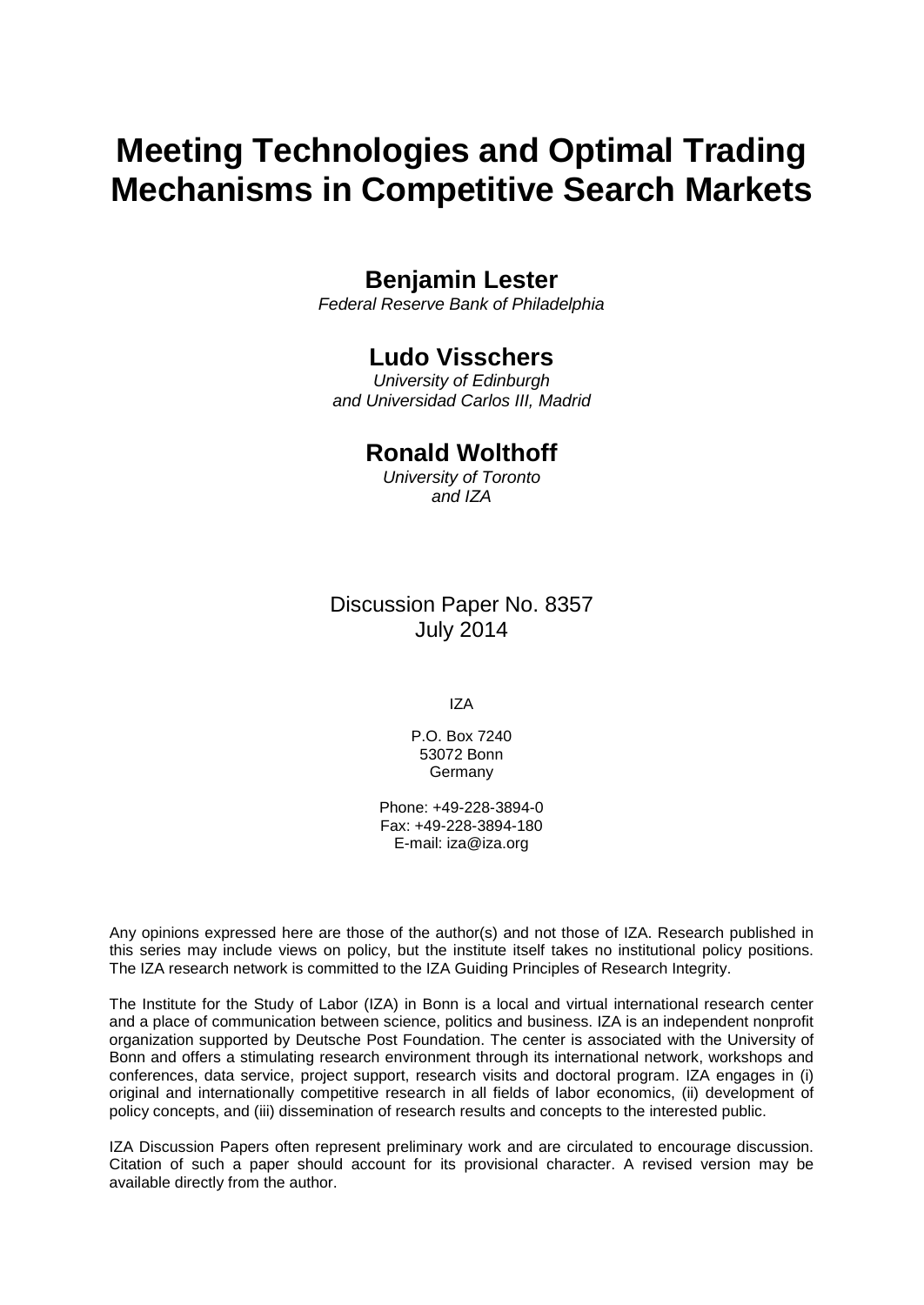IZA Discussion Paper No. 8357 July 2014

# **ABSTRACT**

# **Meeting Technologies and Optimal Trading Mechanisms in Competitive Search Markets[\\*](#page-1-0)**

In a market in which sellers compete by posting mechanisms, we study how the properties of the *meeting technology* affect the mechanism that sellers select. In general, sellers have incentive to use mechanisms that are socially efficient. In our environment, sellers achieve this by posting an auction with a reserve price equal to their own valuation, along with a transfer that is paid by (or to) all buyers with whom the seller meets. However, we define a novel condition on meeting technologies, which we call "invariance," and show that the transfer is equal to zero *if and only if* the meeting technology satisfies this condition.

JEL Classification: C78, D44, D83

Keywords: search frictions, matching function, meeting technology, competing mechanisms

Corresponding author:

Ronald Wolthoff University of Toronto Department of Economics 150 St. George Street Toronto, ON M5S 3G7 Canada E-mail: [ronald.wolthoff@utoronto.ca](mailto:ronald.wolthoff@utoronto.ca)

We would like to thank Philipp Kircher, Guido Menzio and Gábor Virág for helpful comments. All errors are our own.

The views expressed here are those of the authors and do not necessarily reflect the views of the Federal Reserve Bank of Philadelphia or the Federal Reserve System.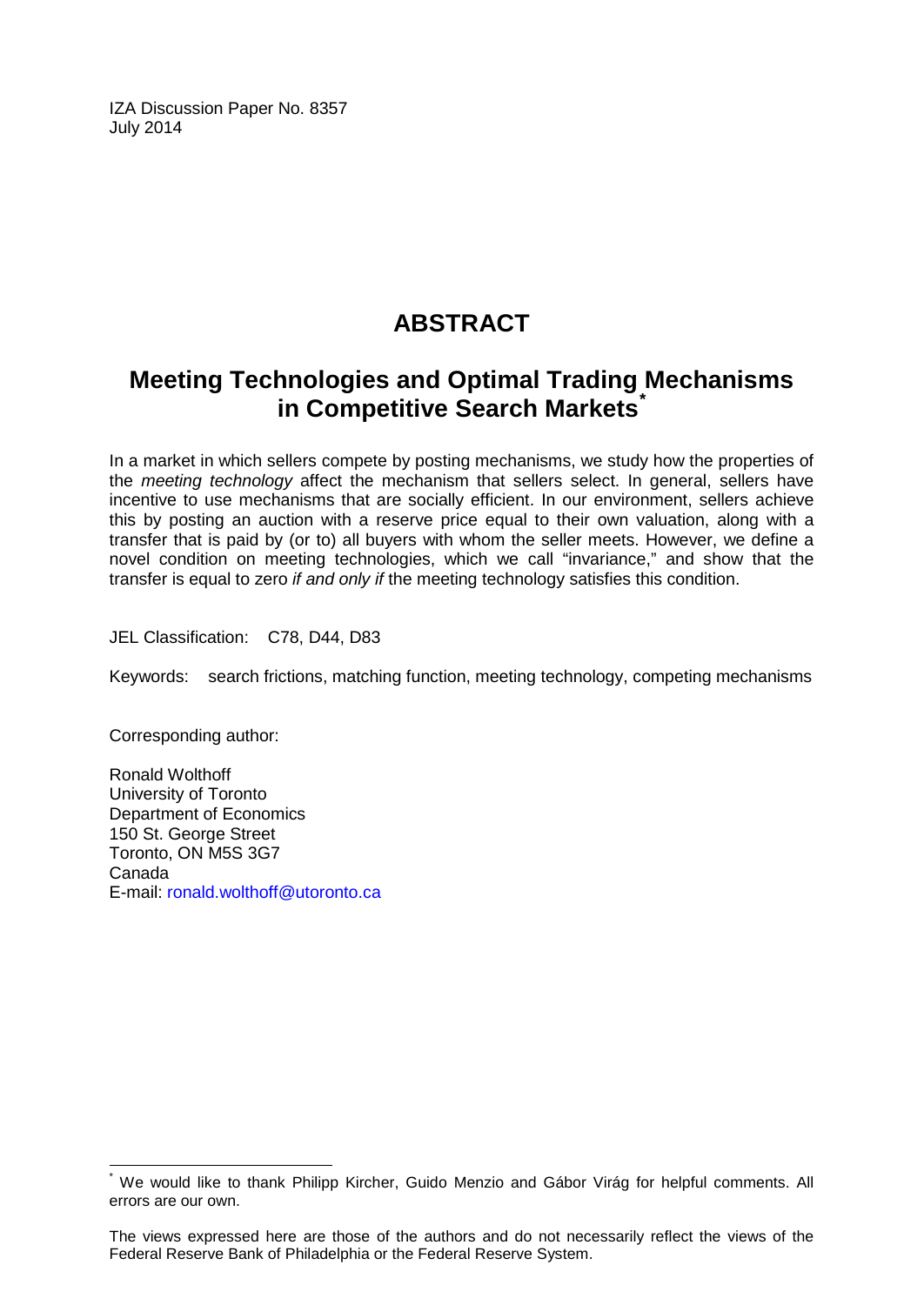# 1 Introduction

What trading mechanism should a seller use to sell a good? This is a classic question in economics and the answer, of course, depends on the details of the environment. We study this question in an environment with three key ingredients. First, there are a large number of sellers and a large number of buyers, each seller has one indivisible good, and sellers *compete* for buyers by posting the trading mechanism they will use to sell their good. Then, buyers observe the mechanisms that have been posted and choose the one that promises the maximal expected payoff, but the process by which buyers and sellers meet is *frictional*. In particular, when a buyer chooses to visit a seller, there may be uncertainty about whether he is actually able to meet with that seller, as well as the number of other buyers who also meet with that seller; we call the function that governs this process the "meeting technology." Finally, *after* buyers meet with a seller, they learn their idiosyncratic *private valuation* for the seller's good.

In this environment, we provide a complete characterization of the mechanism that sellers choose in equilibrium. More specifically, we show that sellers can do no better than a second-price auction with a reserve price equal to their own valuation and a fee (or subsidy) that is paid by (or to) each buyer that participates. We characterize this fee in closed form. Then, in the same spirit as Eeckhout & Kircher (2010), we study how this optimal mechanism depends on the properties of the meeting technology.

Our results suggest that conclusions drawn in the existing literature may depend quite heavily on the specific functional form that has typically been chosen for the meeting technology. In particular, previous studies of this basic environment (e.g., Peters (1997), Peters & Severinov (1997), Albrecht et al. (2012, 2013, 2014) and Kim & Kircher (2013)) have shared three features in common. First, the equilibrium in these papers is constrained efficient, in the sense that the solution to the planner's problem is implemented. Second, the trading mechanism that implements the constrained efficient allocation only requires transfers between the two agents that ultimately trade, so that agents who do not trade are not required to pay a fee nor are they offered a subsidy. Last, all of the papers cited above assume the same functional form for the meeting technology—what is often called the "urn-ball" meeting technology.

Taken together, the first two properties are somewhat surprising. After all, constrained efficiency places strict requirements on two distinct margins. First, from an ex ante point of view, it requires the proper allocation of buyers to sellers. Second, from an ex post point of view, it requires the proper allocation of the good once buyers arrive at a seller and learn their valuations. In order to implement an equilibrium that satisfies these two requirements, the payoffs received by buyers and sellers must inherit certain properties: to satisfy the first requirement, each buyer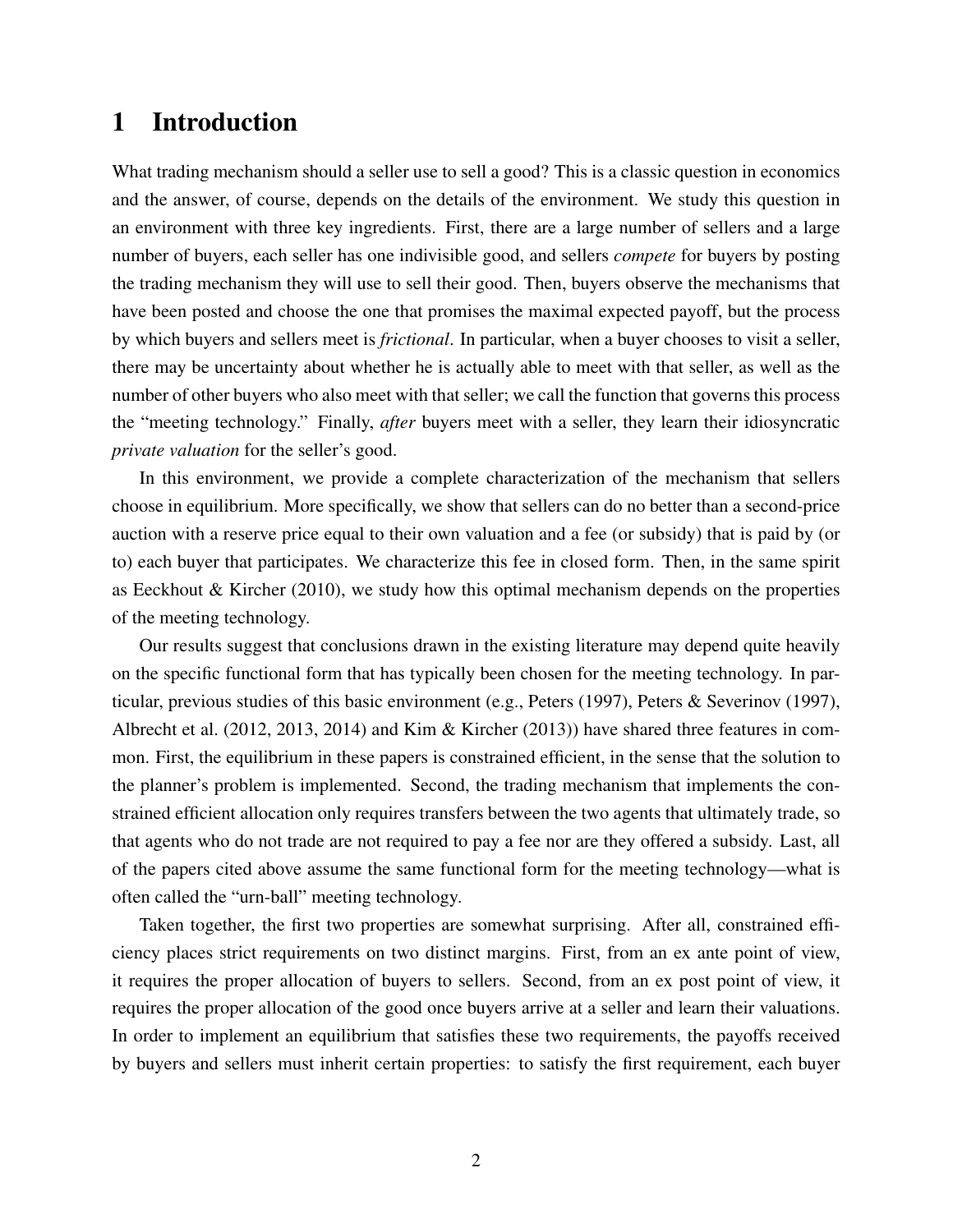must receive an expected payoff exactly equal to his marginal contribution to the match surplus;<sup>1</sup> however, to satisfy the second requirement, payoffs must ensure that buyers truthfully report their valuation and that the good is allocated to the agent with the highest valuation. In principle, there is no reason to think that the payoffs satisfying the former requirement should coincide with the payoffs satisfying the latter.

We show that, in fact, these payoffs coincide—or, equivalently, that the meeting fee in the optimal mechanism is equal to zero—if, and only if, the meeting technology satisfies a novel condition that we call *invariance*. Loosely speaking, a meeting technology is invariant if the decision by one buyer to visit the mechanism a seller has posted does not interfere with the process by which that seller meets with other buyers. When invariance is violated, one buyer's search decision exerts an externality on the meeting prospects of the seller with other buyers, and this externality needs to be taxed (or subsidized).

The urn-ball process is one example of a meeting technology that satisfies invariance, which explains why the optimal mechanism in previous studies was so simple and why additional (rarely observed) side payments were not necessary. However, the urn-ball meeting technology also satisfies several other properties that previous studies have conjectured are important for determining the optimal trading mechanism. We close our analysis by comparing one of these properties what Eeckhout & Kircher (2010) call "non-rivalry"—with our invariance property. We show that non-rivalry is a necessary (but not sufficient) condition for invariance.

## 2 Environment

Agents and Preferences. The economy is populated by a measure  $\mu_B > 0$  of buyers and a measure  $\mu_S > 0$  of sellers, with  $\Lambda = \frac{\mu_B}{\mu_S}$ . Each seller possesses one, indivisible good and each buyer has unit demand for this good. All agents are risk neutral.

Sellers value their own good at  $y$ , which is common knowledge, while buyers have to visit a seller in order to learn their valuation. In particular, after a buyer meets a seller, he learns his private valuation  $x$  for that seller's good, which is drawn from a twice continuously-differentiable distribution  $F(x)$  with support  $[\underline{x}, \overline{x}] \subset \mathbb{R}_+$ . An individual buyer's valuations are i.i.d. across sellers, as are the valuations of each buyer at an individual seller. We assume that  $y \in [\underline{x}, \overline{x})$ .

<sup>&</sup>lt;sup>1</sup>For detailed discussions of the relationship between the division of surplus and efficiency in search environments, see, e.g., Mortensen (1982), Hosios (1990) and Moen (1997).

<sup>&</sup>lt;sup>2</sup>Though we focus our attention on an environment with an exogenous measure of sellers, our results do not change if we endogenize the measure of sellers through a free entry condition. We prove this formally in the Appendix.

<sup>&</sup>lt;sup>3</sup>Since we do not impose much structure on  $F(x)$ , this is a fairly weak assumption, as the probability that a buyer's valuation  $x$  is smaller than  $y$  can be driven to zero without any loss of generality.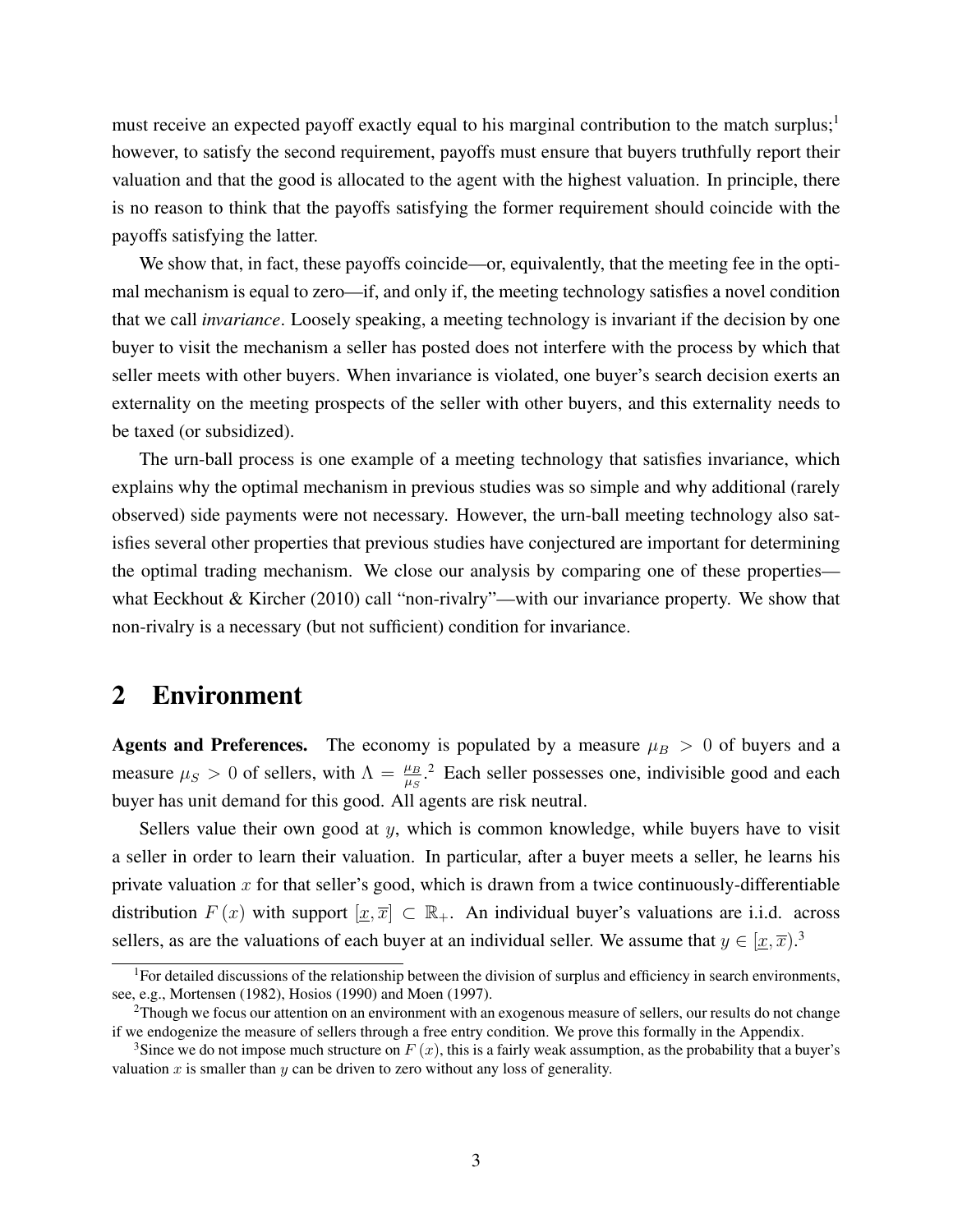Mechanisms. In order to attract buyers, each seller posts and commits to a direct mechanism. A mechanism specifies an extensive form game that determines for each buyer  $i$  a probability of trade and an expected payment as a function of: (i) the total number  $n$  of buyers to meet with the seller; (ii) the valuation  $x_i$  that buyer i reports; and (iii) the valuations  $x_{-i}$  reported by the  $n-1$ other buyers. Formally, a mechanism is summarized by a probability of trade  $\phi(x_i, x_{-i}, n)$  and a transfer  $\tau(x_i, x_{-i}, n)$  for all  $n \in \mathbb{N}_1 \equiv \{1, 2, 3, \ldots\}$  and  $i \in \{1, 2, \ldots n\}.$ 

Meeting Technology. After observing all posted mechanisms, each buyer chooses the mechanism at which he will attempt to trade. However, the meeting process between buyers and sellers is frictional, so that some buyers may not meet a seller and some sellers may not meet with any buyers.<sup>4</sup> As is often done in the literature, we restrict attention to meeting technologies that exhibit constant returns to scale. More specifically, suppose a measure  $\sigma$  of sellers post the same mechanism and a measure  $\beta$  of buyers choose this mechanism. Then, letting  $\lambda = \beta/\sigma$  denote the market tightness or *queue length* at that mechanism, a seller meets exactly  $n \in \mathbb{N}_0 \equiv \{0, 1, 2, \ldots\}$ buyers with probability  $P_n(\lambda)$ .<sup>5</sup> We assume that  $P_n(\lambda)$  is twice continuously-differentiable. Since the number of meetings cannot exceed the number of buyers who attempt to trade at a particular mechanism, the probability distribution must satisfy  $\sum_{n=0}^{\infty} n P_n(\lambda) \leq \lambda$ .

We denote the probability for a buyer to meet a seller with exactly  $n-1$  other buyers by  $Q_n(\lambda)$ . This probability is related to  $P_n(\lambda)$  through the consistency requirement

$$
nP_n(\lambda) = \lambda Q_n(\lambda),\tag{1}
$$

for all  $n \in \mathbb{N}_1$ . Intuitively, given market tightness  $\lambda = \beta/\sigma$  at some mechanism, the measure of buyers at those sellers who end up with precisely n buyers,  $\sigma n P_n(\lambda)$ , must equal the measure of buyers who face  $n-1$  buyers at their seller,  $\beta Q_n(\lambda)$ . Finally, we define  $Q_0(\lambda) = 1 - \sum_{n=1}^{\infty} Q_n(\lambda)$ as the probability that the buyer fails to meet with a seller.

#### Probability-Generating Function. It will prove useful to define the function

$$
m(z; \lambda) \equiv E[z^n | \lambda] = \sum_{n=0}^{\infty} P_n(\lambda) z^n
$$
 (2)

<sup>&</sup>lt;sup>4</sup>Note that our language follows that of Eeckhout & Kircher (2010), who make the distinction between meetings and matches. All buyers who participate in a seller's trading mechanism are said to "meet" with the seller, whereas the buyer who acquires the seller's single, indivisible good is said to "match" with the seller.

<sup>&</sup>lt;sup>5</sup>We follow most of the literature by assuming that the process through which buyers and sellers meet is exogenous. Only a small number of papers derive the meeting technology as the endogenous outcome of agents' optimal decisions. See Lester et al. (2013) for an example.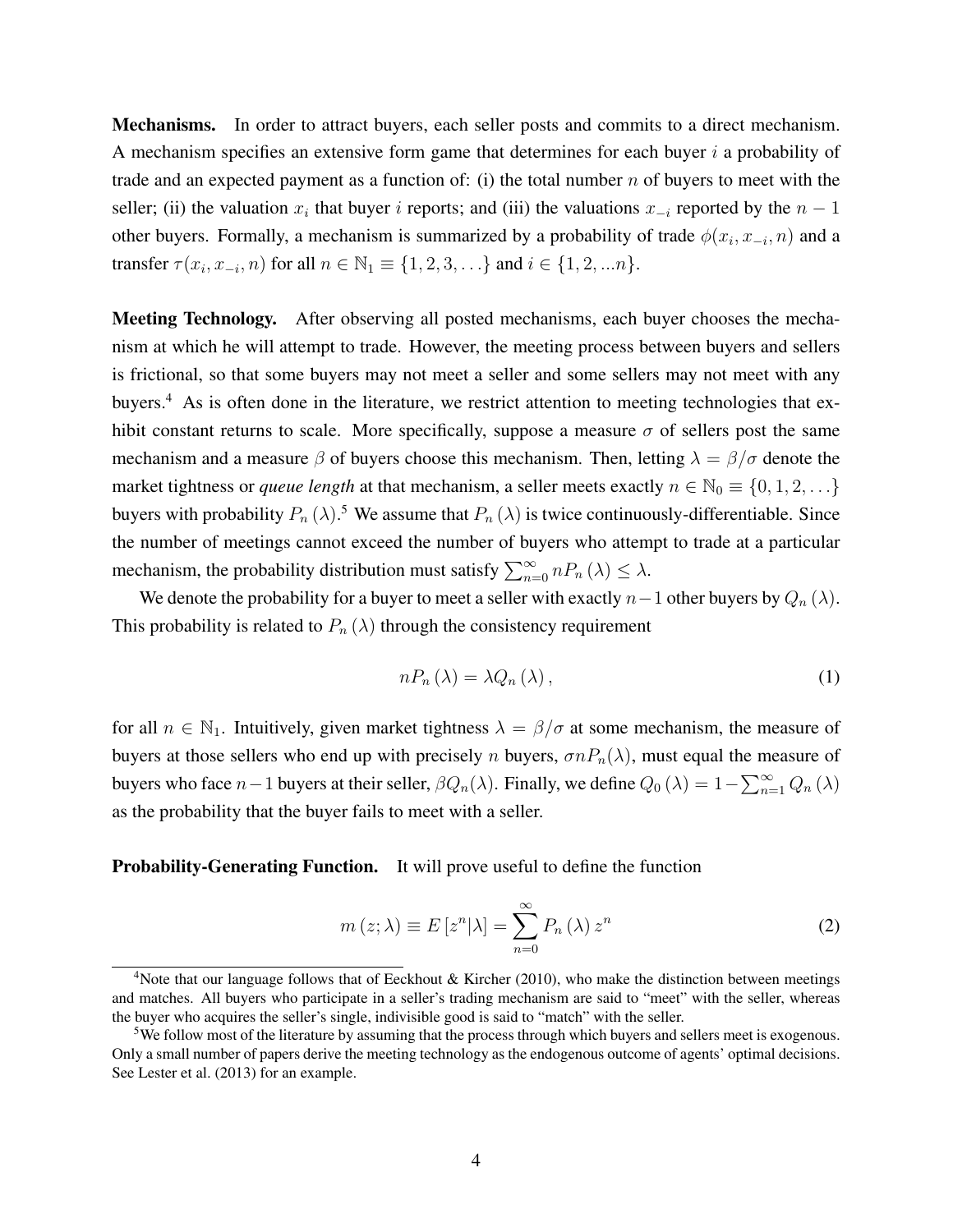for  $z \in [0,1]$  with, by convention,  $m(0;\lambda) = P_0(\lambda)$ . This function is the probability-generating function of *n* and provides an alternative representation of  $P_n(\lambda)$ , as  $P_n(\lambda) = \frac{1}{n!}$  $\frac{\partial^n}{\partial z^n} m(0;\lambda)$  . As we will see below, introducing the notation and tools of probability-generating functions allows us to derive a number of results that would be more difficult to obtain using standard techniques from the directed search literature. In particular, it will be helpful to note that, setting  $z = F(x)$ ,  $m(z; \lambda)$  can be interpreted as the probability that the maximum valuation at a seller with a queue length  $\lambda$  is no greater than  $x$ .<sup>6</sup>

Let  $m_z$  and  $m_\lambda$  denote the partial derivative of  $m(z; \lambda)$  with respect to the first and second argument, respectively. Given the properties of a probability-generating function, the expected number of meetings per unit mass of sellers can then be expressed as

$$
\sum_{n=0}^{\infty} n P_n(\lambda) = m_z(1; \lambda).
$$
 (3)

Note that  $m_z(\cdot) > 0$ , with  $m(\cdot)$  ranging from  $m(0; \lambda) = P_0(\lambda)$  to  $m(1; \lambda) = 1$ . In addition, we impose that  $m_{\lambda}(z; \lambda) < 0$  and  $m_{\lambda \lambda}(z; \lambda) \equiv \frac{\partial^2}{\partial \lambda^2} m(z; \lambda) > 0$  for all  $z \in [0, 1)$  and  $\lambda \in (0, \infty)$ . Again letting  $z = F(x)$ , these assumptions imply that a marginal increase in the queue length always reduces the probability that the maximum valuation at a seller is below  $x = F^{-1}(z)$ , but that the effect is smaller when the queue length is longer.<sup>7</sup>

### 3 The Planner's Problem and Market Equilibrium

In this section, we first characterize the solution to the planner's problem, and then characterize the decentralized market equilibrium.

### 3.1 The Planner's Problem

Consider the problem of a benevolent social planner whose objective is to maximize net social surplus, subject to the frictions of the physical environment (e.g., the meeting frictions). The planner's decision rule can be broken down into two components. First, the planner has to assign queue lengths to each seller, subject to the constraint that the sum of these queue lengths across all sellers cannot exceed the total measure of available buyers. Second, the planner has to specify a trading rule for agents to follow after buyers arrive at sellers. We solve these stages in reverse order. As the derivation is standard for each component, we keep the exposition brief.

<sup>&</sup>lt;sup>6</sup>If no buyers arrive, the maximum valuation is, by convention,  $-\infty$ .

<sup>&</sup>lt;sup>7</sup>Monotonicity of m (·) in  $\lambda$  is implied if a change in  $\lambda$  causes a first-order stochastic dominance shift in  $P_n(\lambda)$ . Convexity is also common in the literature; see, e.g., Eeckhout & Kircher (2010) for a similar assumption.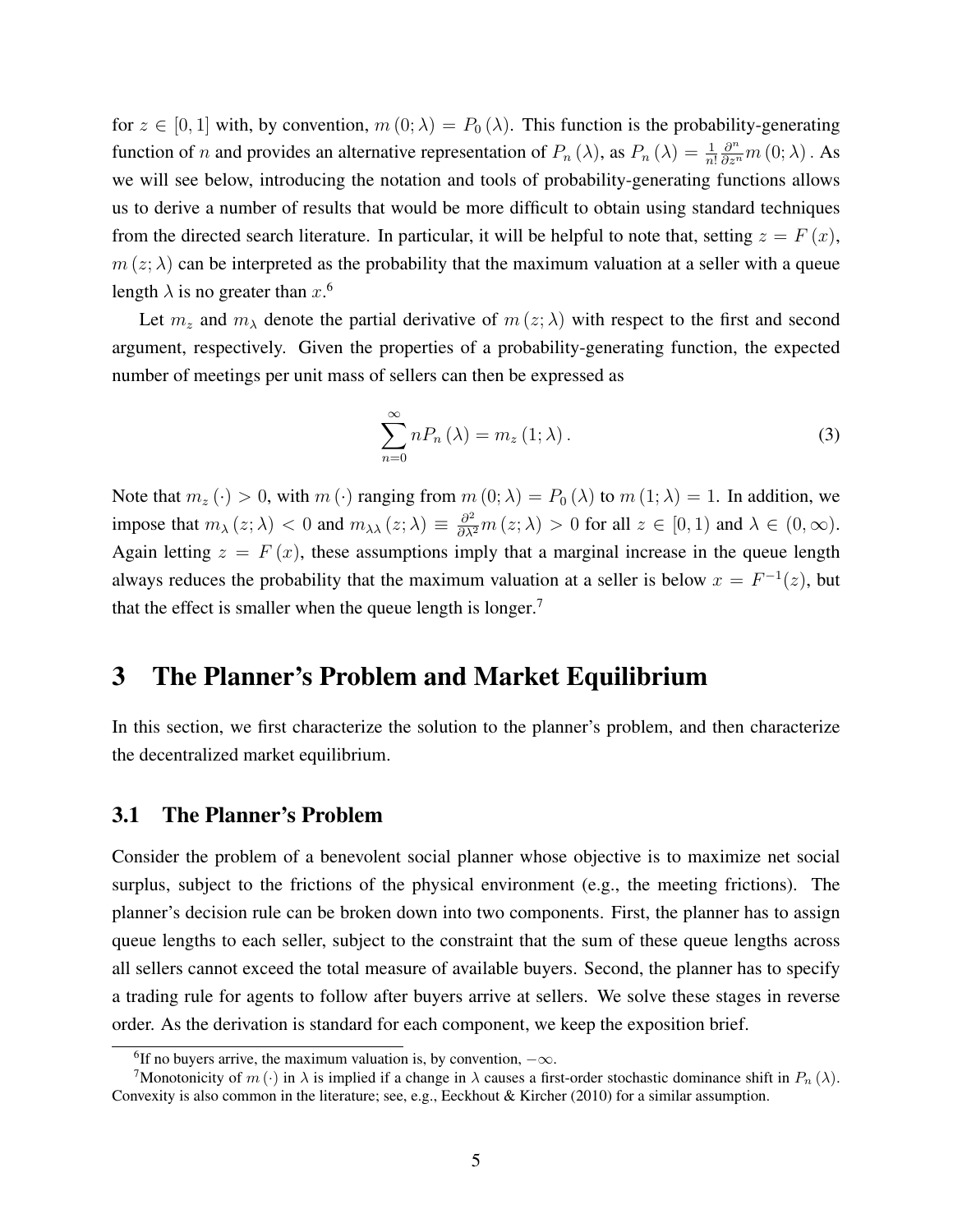**Trading Rule.** Consider a seller who is visited by n buyers. Clearly, the surplus at this seller is maximized by instructing the seller to trade with the buyer who has the highest valuation  $x$  if this valuation exceeds y, and keep the good himself otherwise. Therefore, the expected net surplus at a seller with queue length  $\lambda$  is

$$
S\left(\lambda\right) \ = \ \sum_{n=0}^{\infty} P_n\left(\lambda\right) \int_y^{\overline{x}} \left(x-y\right) dF^n\left(x\right) \ = \ \overline{x} - y - \int_y^{\overline{x}} m\left(F\left(x\right); \lambda\right) dx. \tag{4}
$$

Allocation of Buyers. Now consider the allocation of buyers to sellers. At this stage, the objective of the planner is to choose queue lengths at each seller, i.e.,  $\lambda_i$  for  $j \in [0, \mu_S]$ , to maximize  $\int_0^{\mu_S} S(\lambda_j) dy$  subject to the constraint that  $\int_0^{\mu_S} \lambda_j dy = \mu_B$ . As  $S''(\lambda) = -m_{\lambda\lambda} (F(x); \lambda) < 0$ , it follows immediately that the planner maximizes total surplus by assigning equal queue lengths across all sellers, so that  $\lambda_j = \Lambda = \frac{\mu_B}{\mu_S}$  for all j and total surplus equals  $\int_0^{\mu_S} S(\Lambda) d j = \mu_S S(\Lambda)$ . The following proposition summarizes.

Proposition 1. *A unique solution to the planner's problem exists. In this solution, each seller is assigned a queue length* Λ*. After buyers arrive and learn their valuation, the planner assigns the good to the agent with the highest valuation.*

### 3.2 Market Equilibrium

To characterize the relevant properties of the mechanism that sellers select in equilibrium, we proceed in two steps. First, we restrict attention to second-price auctions with a reserve price  $r$  and a meeting fee t that is paid by (or to) each buyer before learning his type. Within this restricted set of mechanisms, we define an equilibrium and characterize the profit-maximizing values of  $r$  and t. Then, we establish that sellers can do no better than this second-price auction, even with access to the set of all direct mechanisms. More specifically, we show that any direct mechanism chosen by a seller in equilibrium will be payoff-equivalent to the second-price auction with  $r$  and  $t$  chosen optimally.

Equilibrium with Second-Price Auctions and Meeting Fees. As a first step, we calculate the expected revenue of a seller who sets r and t and attracts a queue length  $\lambda$ , along with the expected payoff of each buyer that visits this seller.

Lemma 1. *A seller who posts a second-price auction with reserve price* r *and meeting fee* t *who*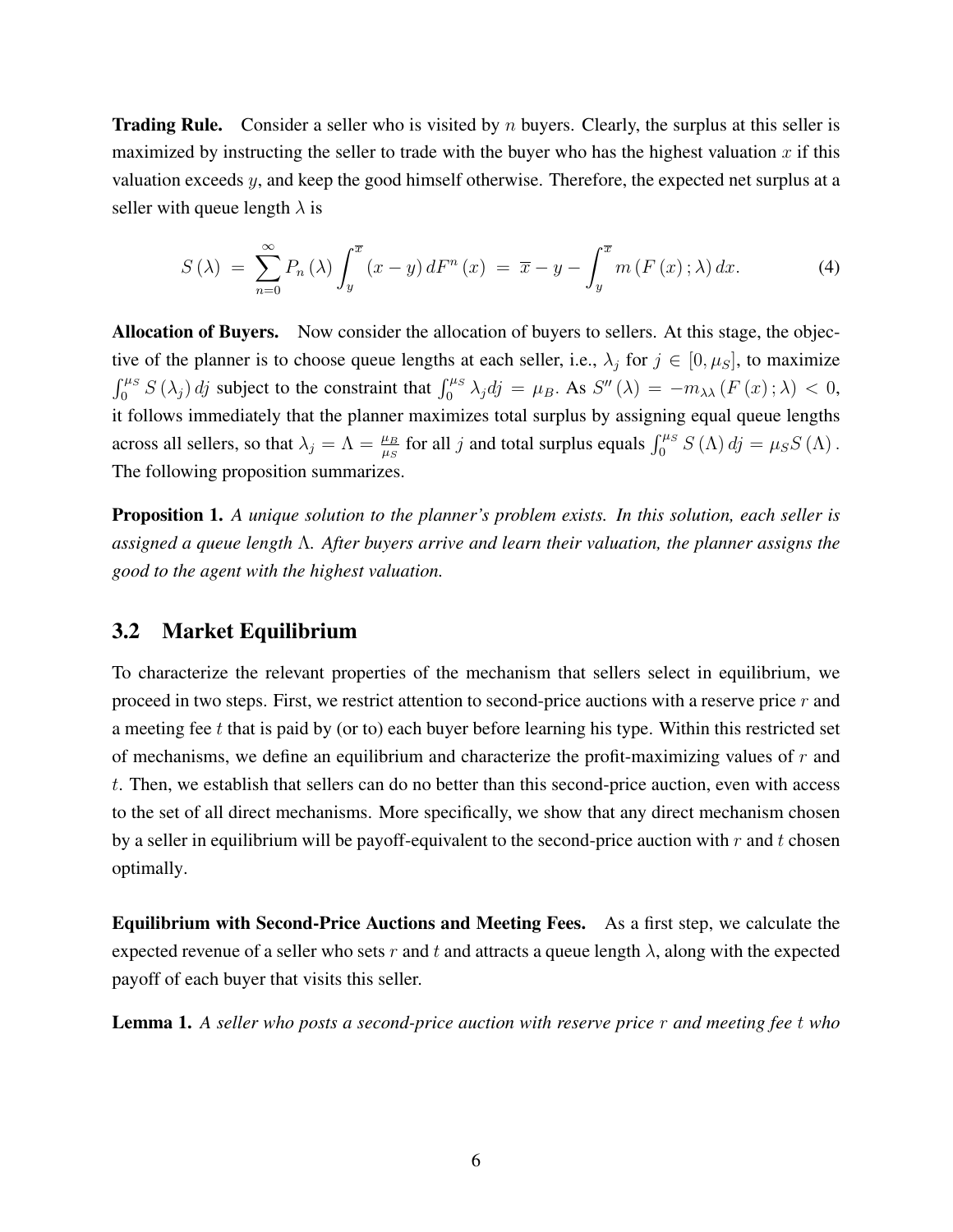*attracts a queue* λ *obtains an expected payoff equal to*

$$
R(r,t,\lambda) = \overline{x} - (r-y) m(F(r);\lambda) - \int_r^{\overline{x}} m(F(x);\lambda) dx
$$

$$
- \int_r^{\overline{x}} (1 - F(x)) m_z(F(x);\lambda) dx + t m_z(1;\lambda).
$$

*The expected payoff for each buyer in the seller's queue equals*

$$
U(r,t,\lambda) = \frac{1}{\lambda} \int_{r}^{\overline{x}} (1 - F(x)) m_{z} \left( F(x); \lambda \right) dx - \frac{t}{\lambda} m_{z} \left( 1; \lambda \right). \tag{5}
$$

A seller's objective is to maximize revenue, taking into account that his choice of  $r$  and  $t$ affects the queue  $\lambda$  that he attracts. In particular, optimal search behavior implies that buyers must be indifferent between all sellers who receive a strictly positive queue. Formally, let  $\overline{U}$  denote the highest level of utility that buyers can obtain in this market, or what is often called the "market utility." Then, the equilibrium relationship between r, t, and  $\lambda$  is determined by  $U(r, t, \lambda) = \overline{U}$ .

Hence, an equilibrium in this environment is formally a distribution  $G(r, t, \lambda)$  of reserve prices, meeting fees, and queue lengths across sellers, and a market utility  $\overline{U}$ , such that (i) given  $\overline{U}$ , each triple  $(r, t, \lambda)$  in the support of G maximizes revenue  $R(r, t, \lambda)$  subject to the constraint  $U(r, t, \lambda) = \overline{U}$ ; and (ii) aggregating queue lengths across all sellers yields the total measure of buyers,  $\mu_B$ . However, one can prove that there exists a unique equilibrium in which all sellers post the same reserve price  $r^*$  and meeting fee  $t^*$ , and attract the same queue  $\lambda^* = \Lambda$ . Moreover, it turns out that the optimal reserve price is equal to the sellers' valuation  $(r^* = y)$ , so that the good is allocated to the agent (one of the buyers or the seller) with the highest valuation. Hence, the decentralized equilibrium is constrained efficient, i.e., it creates the same amount of surplus as the planner's solution. The following proposition summarizes and derives  $t^*$  in closed form.

Proposition 2. *A unique equilibrium exists and it is constrained efficient. In equilibrium, the reservation price equals* r <sup>∗</sup> = y*, the meeting fee equals*

$$
t^* = \frac{\Lambda}{m_z(1;\Lambda)} \int_y^{\overline{x}} \left[ \frac{1}{\Lambda} \left( 1 - F\left(x\right) \right) m_z \left( F\left(x\right); \Lambda \right) + m_\lambda \left( F\left(x\right); \Lambda \right) \right] dx, \tag{6}
$$

and the queue length equals  $\lambda^*$  =  $\Lambda$  at all sellers, with buyers receiving market utility  $\overline{U}$  =  $U(r^*, t^*, \Lambda)$ .

Intuitively, the first term in brackets in (6) is the buyer's private expected payoff from participating in an auction with reserve price  $r = y$  when the queue length is  $\Lambda$ , which is evident from (5). The second term in brackets is the (negative value of) this buyer's marginal contribution to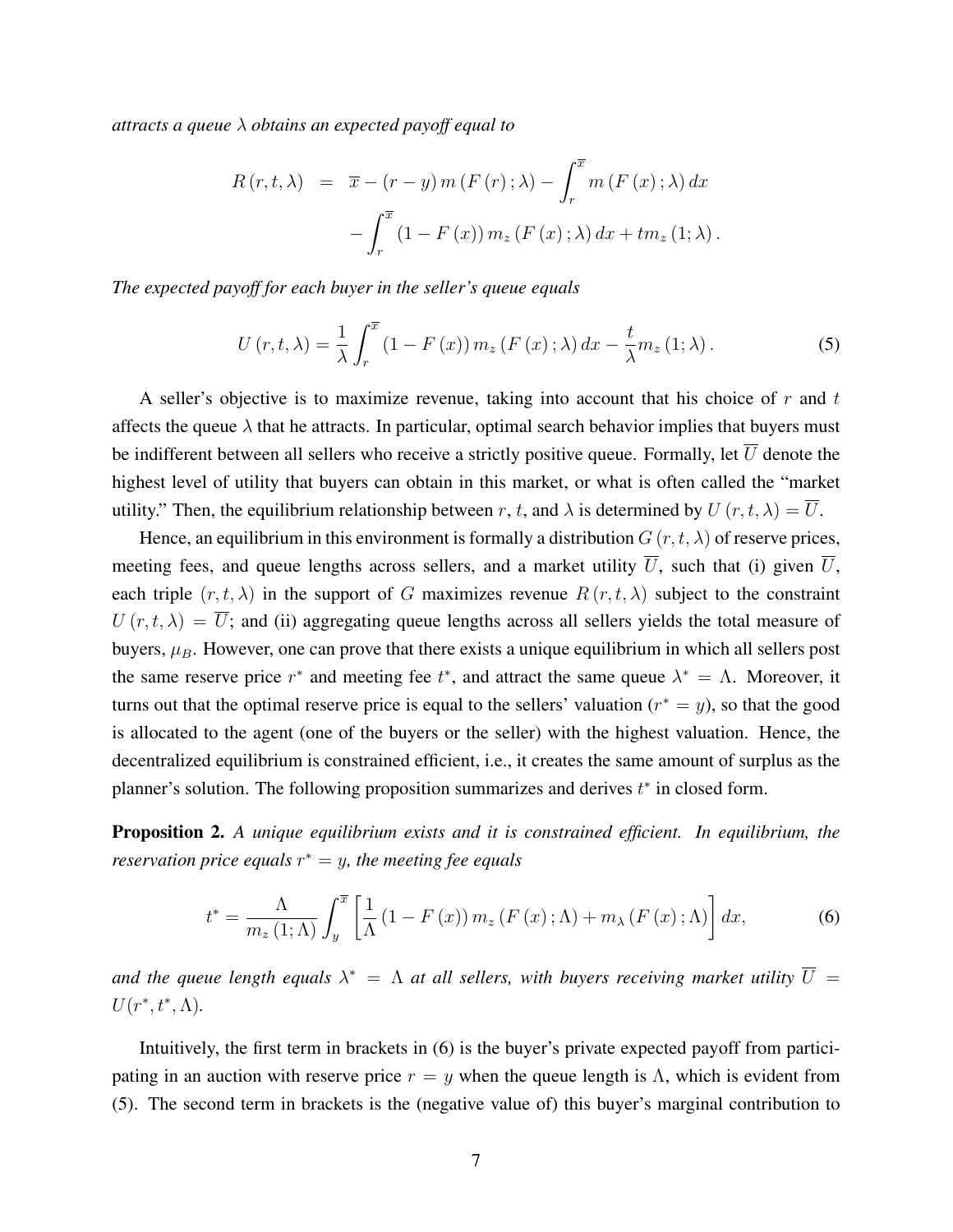the social surplus generated by the auction, which is evident from  $(4)$ . Hence,  $t^*$  is simply the difference between the two, adjusted to account for the fact that not every buyer actually meets the seller and pays this fee.

Equilibrium with General Mechanisms. Proposition 2 describes the equilibrium outcome when sellers have access to a restricted set of mechanisms and shows that the equilibrium coincides with the solution to the planner's problem. In Proposition 3 below, we establish that sellers would not benefit from having access to a larger set of mechanisms; both the expected payoffs and the allocations will be identical in any other equilibrium. The reasoning is simple: since buyers' equilibrium payoffs are equal to the market utility  $\overline{U}$ , an individual seller is the residual claimant on any additional surplus he creates. Hence, he has incentive to select an efficient mechanism in order to maximize this surplus. The mechanism that we consider—a second-price auction with a reserve price r and a meeting fee  $t$ —is sufficiently flexible that it allows the seller to maximize the "size" of the pie" without placing restrictions on how the pie is divided. Therefore, access to additional mechanisms is largely irrelevant.<sup>8</sup>

**Proposition 3.** A mechanism  $\{\phi(x_i, x_{-i}, n), \tau(x_i, x_{-i}, n)\}$  is an equilibrium if, and only if, it is *payoff-equivalent to the equilibrium characterized in Proposition 2.*

## 4 Meeting Technologies and the Optimal Mechanism

In the previous section, we characterized the equilibrium mechanism that arises in a fairly general environment. An important feature of the optimal mechanism is a meeting fee,  $t^*$ , that allows sellers to manipulate expected revenue without distorting the efficient allocation. Somewhat surprisingly, this meeting fee does not play a role in the optimal mechanism that has been identified in the previous literature. Rather, these papers find that the optimal mechanism is simply an auction with reserve price  $r^* = y$ .

We now reconcile our results with the existing literature by showing that previous studies had focused on a special class of meeting functions. In particular, we introduce a novel property of meeting technologies that we call *invariance* and show that this property is necessary and sufficient for  $t^* = 0$ . We use several examples to illustrate the relationship between invariance and the necessity of meeting fees. We then conclude by reviewing another property of meeting technologies that has been identified in the literature and discuss its relationship to invariance.

<sup>&</sup>lt;sup>8</sup>One may also wonder whether there exists an alternative equilibrium in which sellers use a mechanism that only requires the buyer who trades to pay a transfer, and leaves all other buyers with a payoff of zero. In the Appendix, we show that the answer is "no."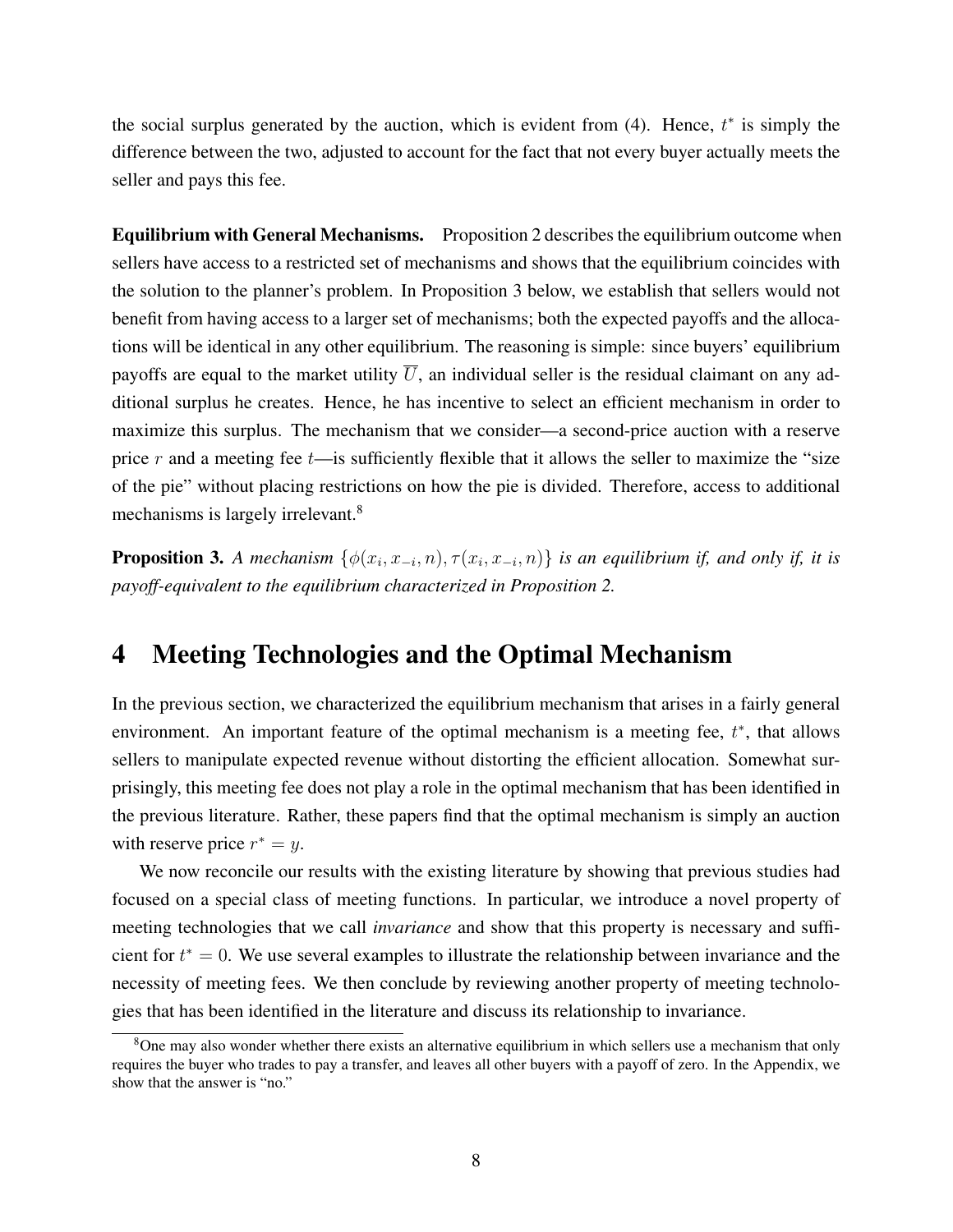### 4.1 Invariance

We now introduce a property of meeting technologies that we call "invariance," which requires that the probability of a seller meeting with n members of any subset of buyers in the queue is unaffected by the presence (or lack thereof) of buyers in the queue who are outside of this subset, for all  $n \in \mathbb{N}_0$ . To formalize this concept, suppose that each buyer is assigned a certain label with probability  $\gamma \in [0, 1]$ , independent of the realizations of this label for other buyers. Then, the probability that a seller meets exactly n buyers with this label equals<sup>9</sup>

$$
\widetilde{P}_n(\lambda, \gamma) \equiv \sum_{N=n}^{\infty} P_N(\lambda) \left( \begin{array}{c} N \\ n \end{array} \right) \gamma^n (1 - \gamma)^{N-n}.
$$

**Definition 1.** *A meeting technology is invariant if, and only if,*  $\widetilde{P}_n(\lambda, \gamma) = P_n(\gamma \lambda)$  *for all*  $\gamma \in$  $(0, 1)$ *,*  $\lambda \in (0, \infty)$ *, and all*  $n \in \mathbb{N}_0$ *.* 

To understand the intuition, consider a sub-market in which the ratio of buyers to sellers is  $\lambda$ , and suppose that a fraction  $\gamma$  of buyers are red and the remainder are green.<sup>10</sup> Invariance, then, says that the ratio of red buyers to sellers must be a sufficient statistic for the distribution that governs the number of red buyers who arrive at a seller. In particular, changing the measure of green buyers should not change the probability that n red buyers arrive at a seller, for any  $n \in \mathbb{N}_0$ .

In other words, a marginal buyer choosing to visit the mechanism a seller has posted does not interfere with the process by which that seller meets with *other* buyers. When the invariance condition is violated, the seller either wants to tax or subsidize buyers for choosing his mechanism, depending on whether they exert a negative or positive externality on his prospects for meeting other buyers, respectively. The proposition below formalizes this argument: we establish that meeting fees are set to zero in equilibrium if, and only if, the meeting technology is invariant, and we derive a simple condition for verifying invariance for arbitrary technologies.

#### **Proposition 4.** *Consider a meeting technology*  $P_n(\lambda)$ *. The following statements are equivalent:*

- 1. Meeting fees are not used in equilibrium, i.e.,  $t^* = 0$  for any distribution  $F(x)$  with support  $[x, \overline{x}] \subset [0, \infty), y \in [x, \overline{x})$  *and*  $\Lambda \in (0, \infty)$ *;*
- *2. The meeting technology is invariant;*

<sup>&</sup>lt;sup>9</sup>This transformation, introduced by Rényi (1956), is known as "binomial thinning." See Harremoës et al. (2010).

 $10$ Note that labeling buyers "red" and "green" is simply a convenient device to split the queue into subsets. Indeed, different labels can be arbitrarily assigned to ex ante homogeneous buyers, which will be the case in our analysis, or they can be assigned to buyers that are ex ante heterogeneous, as we discuss in Section 4.2. For the purpose of defining invariance, it does not matter. It does, however, slightly change the intuition in some of our explanations below. In what follows, we find it easiest to convey the intuition by treating a buyer's color as being realized ex ante, but the discussion could easily be adapted to treat the alternative case as well.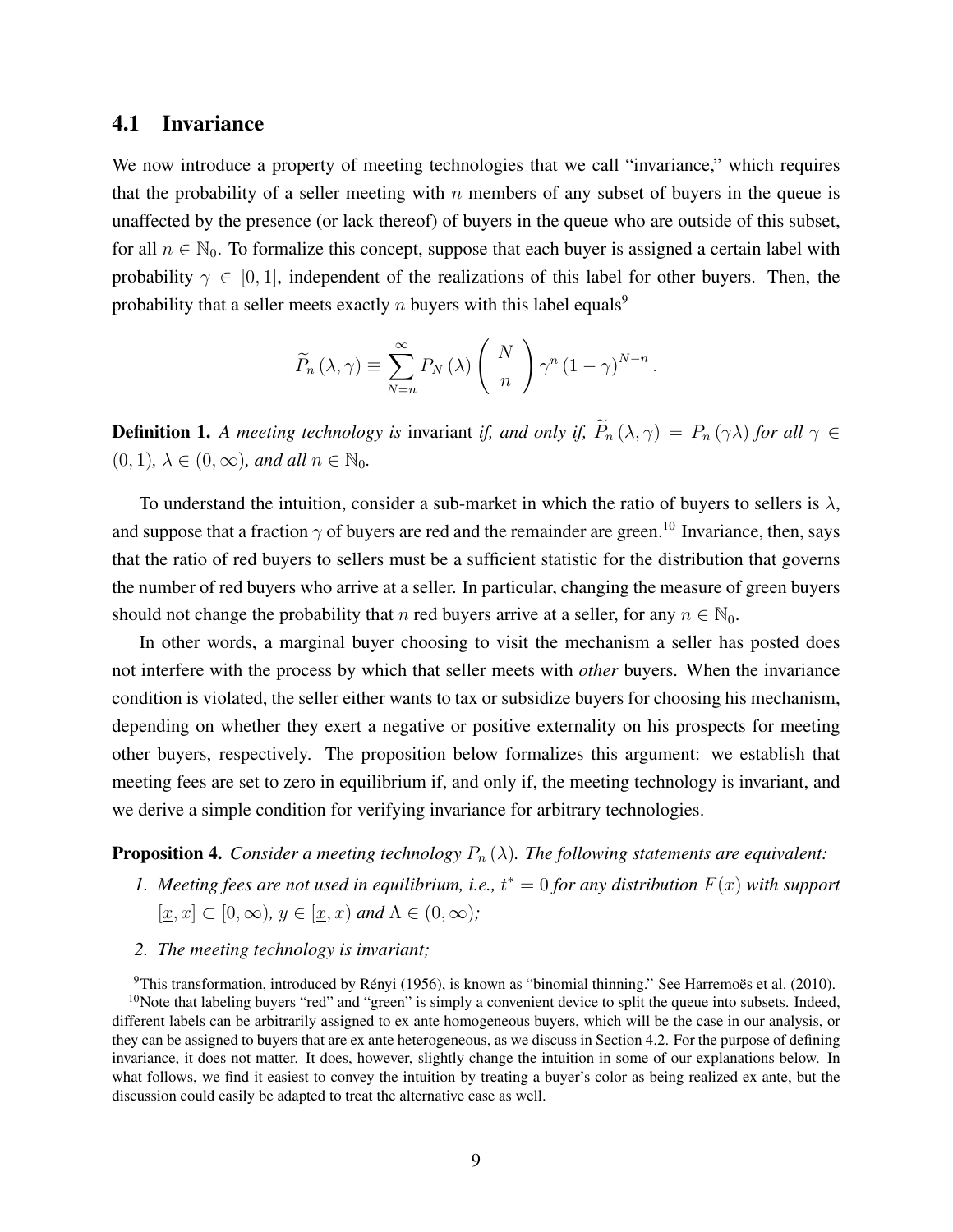*3. The meeting technology can be written as*

$$
P_n\left(\lambda\right) = \frac{\left(-\lambda\right)^n M^{(n)}\left(\lambda\right)}{n!},\tag{7}
$$

*for some function*  $M : [0, \infty) \to [0, 1]$  *that satisfies*  $m(z; \lambda) = M(\lambda(1-z))$  *and preserves all of our assumptions on*  $P_n(\lambda)$  *and*  $m(z; \lambda)$ , with  $M^{(n)}(\cdot)$  *denoting the*  $n^{th}$ -order *derivative of* M*.* 11

### 4.2 Discussion

Examples of Meeting Technologies. In order to facilitate a discussion of the invariance condition introduced above, it will be helpful to introduce a few examples of meeting technologies.

- 1. *Urn-Ball.* Popular in the directed search literature, this specification arises when a measure  $\beta$  of buyers randomize evenly across a measure  $\sigma$  of sellers who have posted the same mechanism.<sup>12</sup> As a result, the number of buyers that visit a particular seller is determined by a Poisson distribution with mean equal to  $\lambda = \beta/\sigma$ . That is,  $P_n(\lambda) = e^{-\lambda} \frac{\lambda^n}{n!}$  $\frac{\lambda^n}{n!}$ .
- 2. *Geometric*. The geometric meeting technology specifies that  $P_n(\lambda) = \frac{\lambda^n}{(1+\lambda)^{n+1}}$ . Again, letting  $\lambda = \beta/\sigma$ , this meeting technology can be interpreted as the outcome of a process in which a mass  $\beta$  of buyers and a mass  $\sigma$  of sellers are randomly positioned on a circle, and buyers walk to the nearest seller to their right.
- 3. *Bilateral.* This specification, often used in the literature that uses search-theoretic models to study monetary theory, has the following interpretation.<sup>13</sup> Suppose there is a mass  $\beta$  and  $\sigma$  of buyers and sellers, respectively, and all agents are randomly matched in pairs. Then, given  $\lambda = \beta/\sigma$ , the probability distribution over the number of *buyers* that a seller meets is:  $P_0(\lambda) = \frac{1}{1+\lambda}, P_1(\lambda) = \frac{\lambda}{1+\lambda}, \text{ and } P_n(\lambda) = 0 \text{ for } n \in \{2, 3, \ldots\}.$
- 4. *Pairwise Urn-Ball.* If a measure β of buyers are first grouped in pairs and then allocated across a measure  $\sigma$  of sellers according to the urn-ball technology described above then, letting  $\lambda = \beta/\sigma$ , the meeting technology can be described by  $P_n(\lambda) = 0$  for  $n \in \{1, 3, 5, \ldots\}$ and  $P_n(\lambda) = e^{-\lambda/2} \frac{(\lambda/2)^{n/2}}{(n/2)!}$  for  $n \in \{0, 2, 4, \ldots\}.$

There are several things to note from these examples. First, the urn-ball technology satisfies the invariance condition: when all buyers randomize across a group of sellers, the presence of more

<sup>&</sup>lt;sup>11</sup>For the sake of completeness, we describe exactly which properties of M are necessary to preserve our assumptions on  $P_n$  and m in the Appendix.

<sup>&</sup>lt;sup>12</sup>This specification was first used by Butters (1977) and Hall (1977). See Burdett et al. (2001) for an explicit derivation of the micro-foundations of this meeting technology in a directed search model.

<sup>&</sup>lt;sup>13</sup>See, e.g., Kiyotaki & Wright (1993) and Trejos & Wright (1995). This technology has also been used more recently to study trading dynamics in over-the-counter financial markets; see, e.g., Duffie et al. (2007).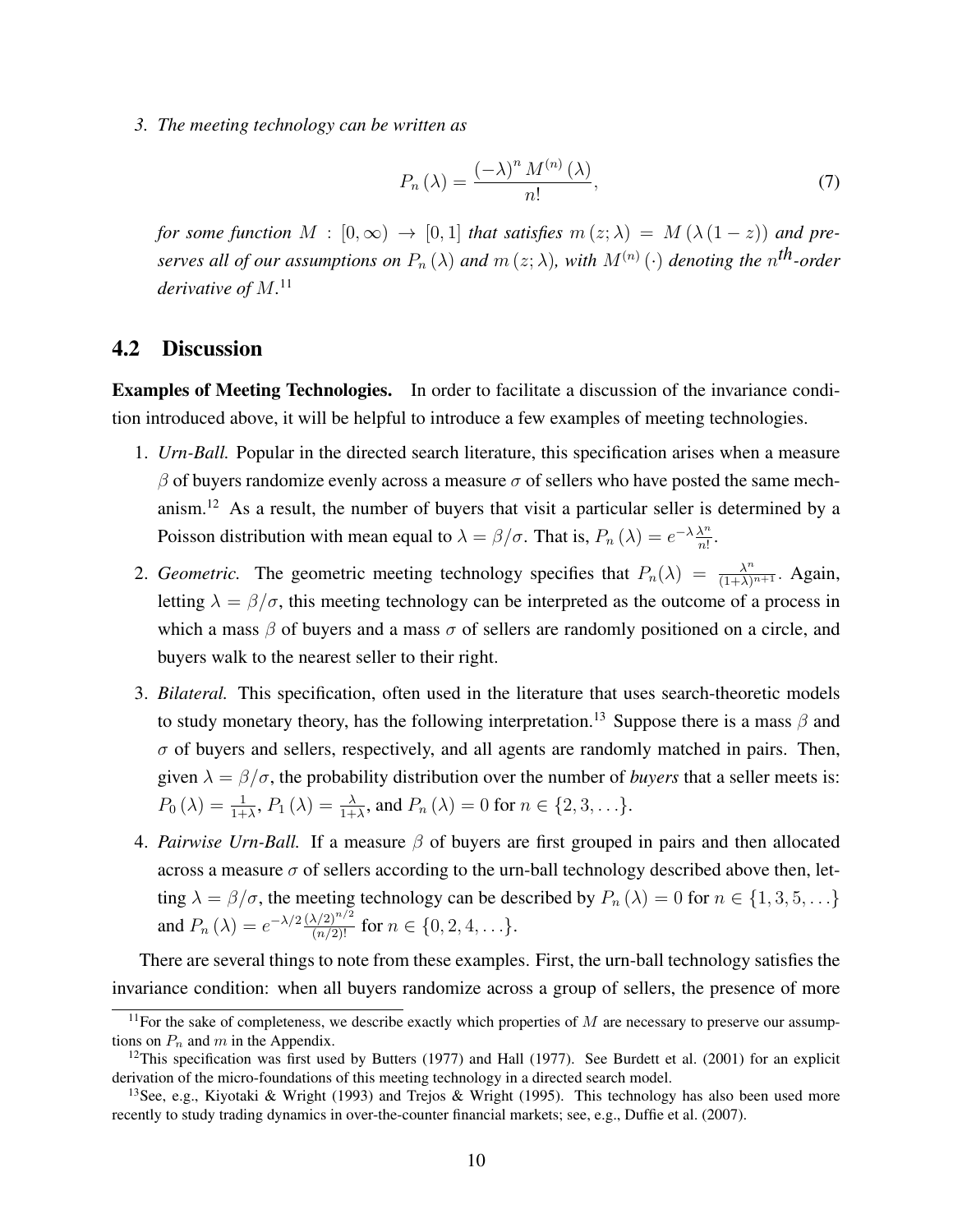green buyers has no effect on the number of red buyers to arrive at a particular seller. Since the existing literature has focused primarily on the case of urn-ball matching, it should then come as no surprise that a simple second-price auction with  $r^* = y$  was identified as the optimal mechanism.

Second, since the geometric technology satisfies (7) for  $M(\lambda) = \frac{1}{1+\lambda}$ , this meeting technology also satisfies invariance: since a red buyer meets with the first seller to his right, it is irrelevant (by construction) how many green buyers he passes on his way.<sup>14</sup> This confirms that the set of invariant meeting technologies is not limited to derivatives of the urn-ball process, but accepts other reasonable meeting processes as well.

Third, note that the bilateral meeting technology is *not* invariant: since sellers only meet with one randomly selected buyer under this meeting technology, an increase in the measure of green buyers will decrease the probability that a seller meets one red buyer (and increase the probability he meets zero red buyers). Hence, in a competitive environment with this meeting technology, sellers would optimally employ a meeting fee to tax this congestion externality appropriately.

Lastly, note that the pairwise urn-ball technology also violates invariance. Intuitively, when the measure of green buyers is insignificant, most red buyers are matched in pairs with other red buyers and it is highly likely that a seller is visited by an even number of red buyers. As the measure of green buyers gets large, however, it becomes increasingly likely that red buyers are paired with green buyers, which implies a greater probability that a seller is visited by an odd number of red buyers. Hence, this process is not invariant. However, in contrast to the bilateral meeting technology, buyers exert a positive externality on one another under the pairwise urn-ball meeting process, and thus sellers optimally offer a meeting *subsidy* in equilibrium (i.e.,  $t^* < 0$ ).

Non-Rivalry. We close our analysis by comparing the invariance condition to another property of meeting technologies that has been identified in the literature: what has often been called "nonrivalry." In addition to distinguishing our results from the existing literature, this comparison also sheds light on other environments in which the invariance condition is likely to be an important determinant of the optimal mechanism for price (or wage) determination.

In words, Eeckhout & Kircher (2010) describe a (purely) non-rival meeting technology as one in which "the meeting probability for a buyer is not affected by the presence of other buyers in the market."<sup>15</sup> That is,  $1 - Q_0(\lambda)$  is independent of  $\lambda$ . Using the definition of  $Q_0(\lambda)$ , it is easy to verify that this condition is equivalent to the requirement that there exists a  $\gamma \in [0,1]$ , such that  $\sum_{n=0}^{\infty} n P_n(\lambda) = \gamma \lambda$  for all  $\lambda$ .<sup>16</sup>

<sup>&</sup>lt;sup>14</sup>More generally, the family of negative-binomial distributions satisfies equation (7) for  $M(\lambda) = \left(\frac{\theta}{\theta + \lambda}\right)^{\theta}$  and  $\theta \in \mathbb{N}_1$ . This family of distributions is therefore invariant as well.

<sup>&</sup>lt;sup>15</sup>For a recent example of a paper that cites the importance of non-rivalry, see Albrecht et al. (2014). <sup>16</sup>Note that  $\sum_{n=1}^{\infty} Q_n(\lambda) = \frac{1}{\lambda} \sum_{n=0}^{\infty} n P_n(\lambda)$ .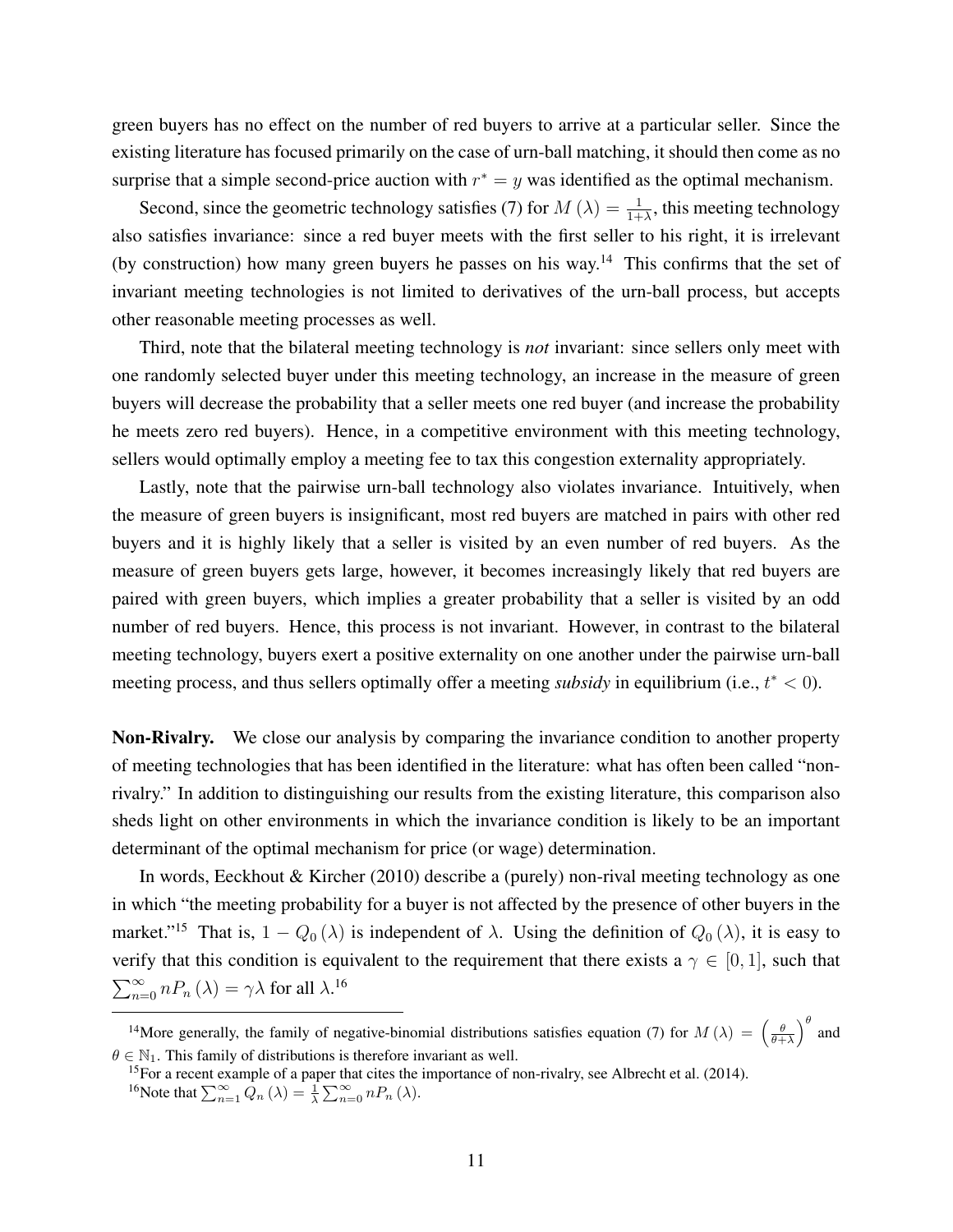Clearly the urn-ball technology described earlier in the text is non-rival because each buyer meets a seller with probability one. The bilateral meeting technology, however, violates nonrivalry. Since each seller can meet at most one buyer, an increase in the ratio of buyers to sellers implies that each buyer is more likely to be crowded out. As a result, the probability that each buyer meets a seller,  $1 - Q_0(\lambda) = \frac{1 - e^{-\lambda}}{\lambda}$ , is decreasing in  $\lambda$ . Given these observations, a natural question is how non-rivalry relates to invariance, which we address in the following lemma.<sup>17</sup>

#### Lemma 2. *Invariance implies non-rivalry, but non-rivalry does not imply invariance.*

To understand the first statement in Lemma 2, it is helpful to recall our previous example, where buyers are either red or green. If the meeting technology does not satisfy non-rivalry, then increasing the measure of green buyers, while holding constant the measure of sellers and red buyers, will decrease the probability that each red buyer meets a seller. This implies that increasing the measure of green buyers will decrease the probability that a seller meets with  $n > 1$  red buyers, which violates the invariance condition. The second statement in the lemma follows from considering the pairwise urn-ball technology. This technology is non-rival since each buyer meets a seller with probability one, regardless of the ratio of buyers to sellers. However, as we explained above, it is not invariant.

Intuitively, non-rivalry is a statement about whether a buyer's decision to visit a sub-market (or mechanism) affects the probability that another buyer will meet a seller in that sub-market, while invariance is a statement about whether an individual buyer's decision to visit a sub-market affects the *distribution* of buyers at each seller in that sub-market. Given this distinction, we conclude that whether or not a meeting technology is invariant is likely to be a crucial determinant of the optimal trading mechanism in any environment where the payoff of a seller (or firm) depends on the distribution of buyers (or workers) that arrive. In this paper, we provided perhaps the simplest environment where the distribution of buyers is relevant: when buyers draw independent valuations after choosing a seller, a key object of interest for the seller is the maximum valuation among all buyers—an order statistic—which clearly depends on whether there are two or three or four buyers.

However, by this logic, invariance is also likely to be an important property of the meeting technology in models of directed search in which buyers can attempt to meet multiple sellers, as in Albrecht et al. (2006) and Galenianos & Kircher (2009). In these models, ex post heterogeneity arises because some buyers have received two price quotes and others have received only one; a seller's trading probability is thus  $1 - \widetilde{P}_0(\lambda, \gamma)$ , where  $\gamma$  is the fraction of buyers that don't trade with a different seller. As such, our results suggest that meeting fees will likely be needed to price

 $17$ In the Appendix, we compare invariance to a third property of meeting technologies that the urn-ball technology also satisfies, which we call "independence." Put succinctly, this property requires that the arrival of a buyer at a particular seller does not change the distribution of other buyers at that seller. We show that independence is neither sufficient nor neccessary for invariance.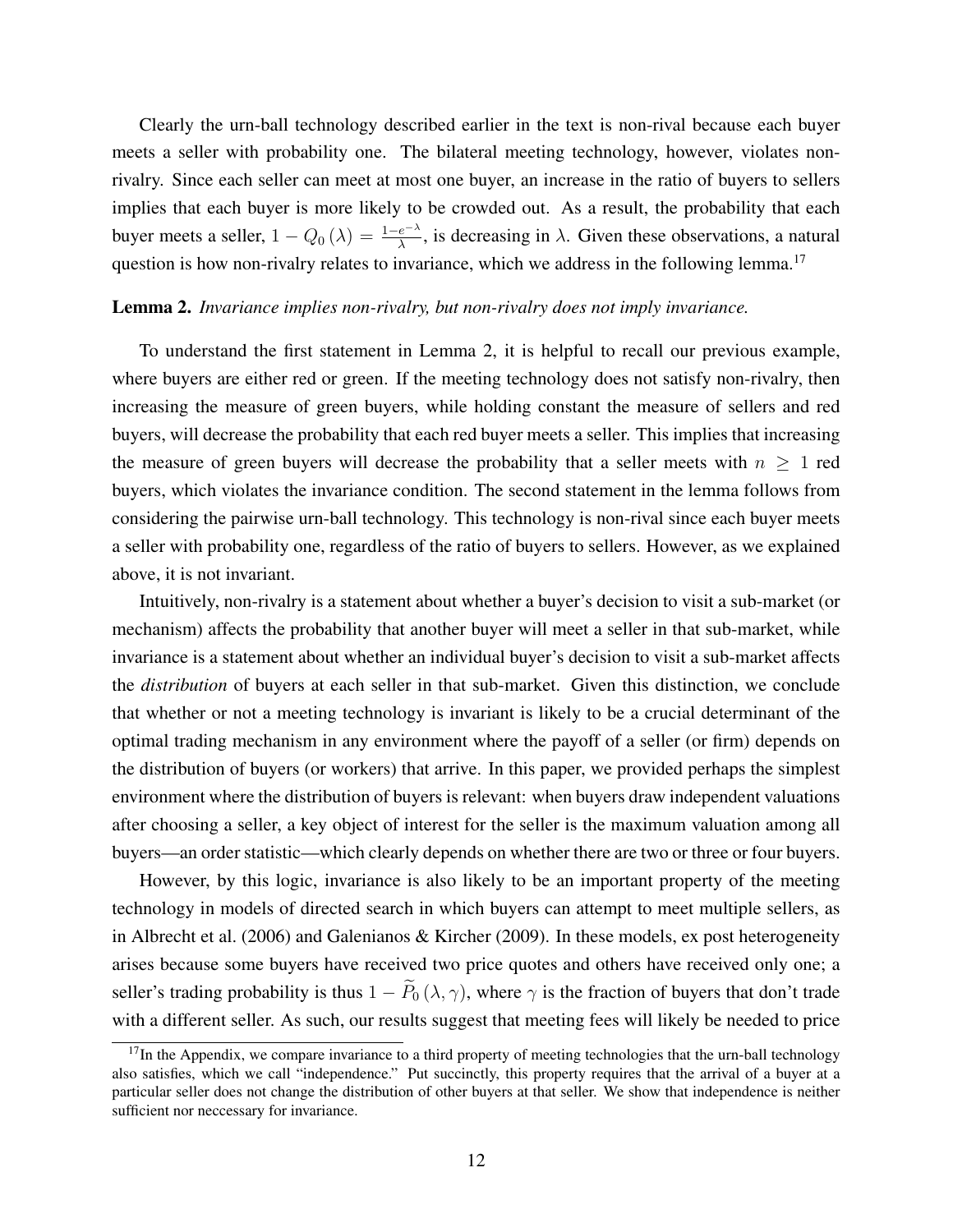this externality if the meeting technology is not invariant.<sup>18</sup>

Importantly, the role of the invariance condition in determining the optimal trading mechanism is not limited to environments with ex post heterogeneity, but is also likely to be important in environments with ex ante heterogeneity as well. For example, in a directed search model with ex ante heterogeneous buyers, if invariance is violated—e.g., if one buyer's search decision affects the distribution of other buyers that the seller meets—then our results suggest that standard methods of price determination may need to be supplemented with fees or subsidies.<sup>19</sup> We leave a detailed investigation of the role of invariance in models with ex ante heterogeneity for future research.

# 5 Conclusion

We consider an environment in which sellers compete by posting mechanisms and buyers direct their search toward the mechanism offering the maximal expected payoff. We characterize the trading mechanism that sellers choose in equilibrium, given a fairly general class of meeting technologies. We show that, in general, sellers can do no better than posting an auction with no reserve price, but with a meeting fee (or subsidy) that is paid by (or to) all buyers who participate in the auction. Then, we completely characterize a subset of meeting technologies for which the meeting fee is set to zero, and show that the meeting technology that previous studies have used was contained in this subset. We call the meeting technologies in this subset *invariant.*

# Appendix

### **Proofs**

**Proof of Proposition 1.** The proof of this result is provided in the main text.

 $18$ This is consistent with the results in this literature that wage posting (without meeting fees) decentralizes the planner's solution when the meeting technology is urn-ball (Kircher, 2009), but not when firms are constrained in the number of applications that they can process (Galenianos & Kircher, 2009; Wolthoff, 2012).

<sup>&</sup>lt;sup>19</sup>Indeed, with ex ante heterogeneity, the meeting technology affects both the optimal mechanism *and* whether different types of buyers pool or separate in equilibrium: an urn-ball technology leads to perfect pooling, while a bilateral technology leads to perfect separation. Peters & Severinov (1997), Virág (2010), Albrecht et al. (2012, 2014) and Peters (2013) study the urn-ball case, while Eeckhout & Kircher (2010) analyze both urn-ball and bilateral meeting technologies. Shi (2001) derives related results in a labor market setting with bilateral meetings, while Shimer (2005) and Peters (2010) study a similar problem with the urn-ball meeting technology. Given our results, a natural conjecture is that the pooling equilibrium without meeting fees extends to all invariant meeting technologies, while meeting technologies with congestion externalities give rise to an equilibrium with meeting fees and at least some separation of types.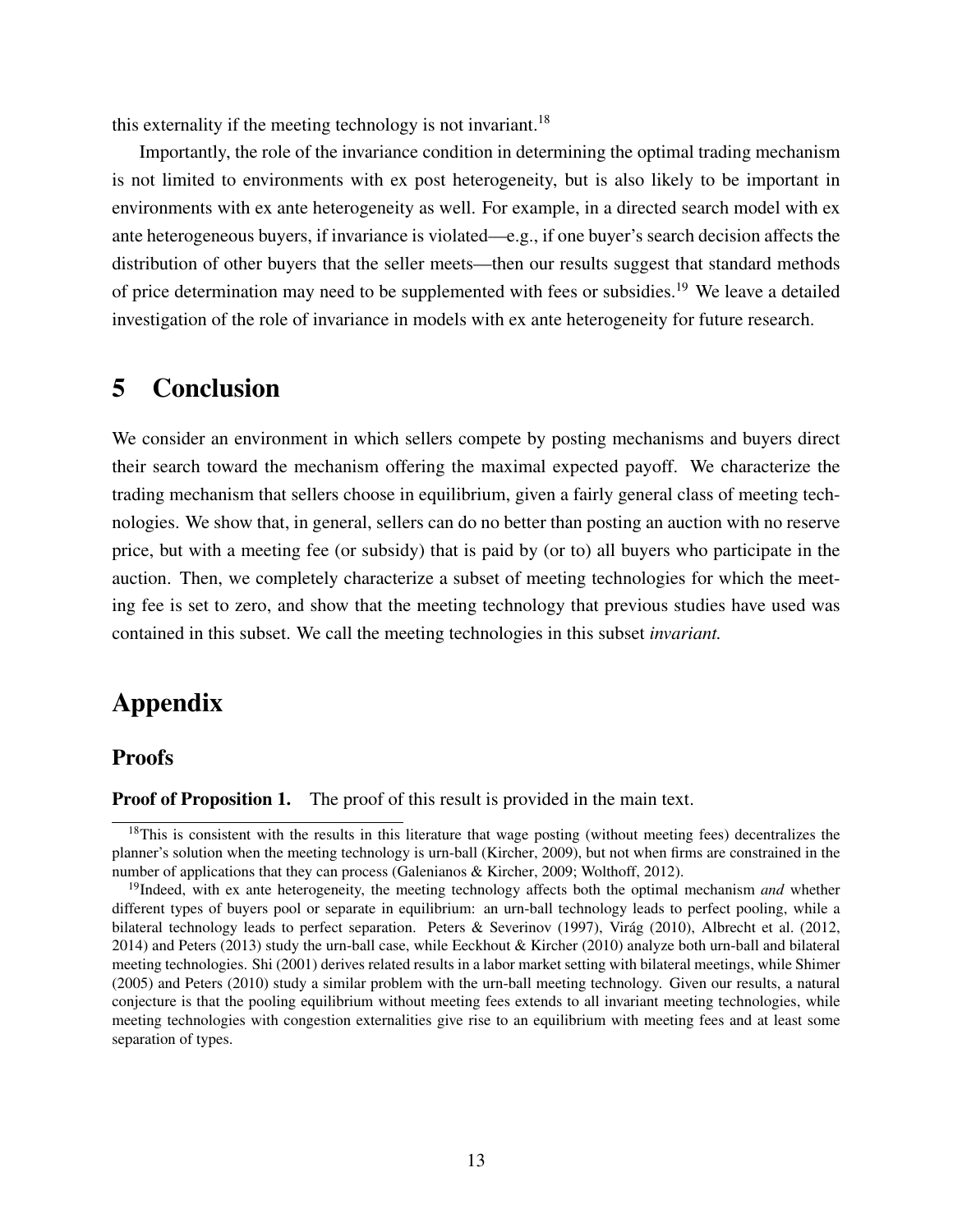**Proof of Lemma 1.** From the description of the auction in the main text, it follows immediately that a buyer's expected payoff equals

$$
U(r,t,\lambda) = \sum_{n=1}^{\infty} Q_n(\lambda) \left[ \int_r^{\overline{x}} \int_{\underline{x}}^x (x - \max{\{\widetilde{x},r\}}) dF^{n-1}(\widetilde{x}) dF(x) - t \right].
$$

The inner integral simplifies to  $\int_r^x F^{n-1}(\tilde{x}) d\tilde{x}$  after integration by parts. Changing the order of integration and substituting equations (1) and (2) then yields equation (5).

To calculate the payoff of a seller, consider the expected valuation  $V(r, \lambda)$  of the agent that holds the good at the end of the period, given a queue length  $\lambda$  and reserve price r. As the maximum valuation among *n* buyers is distributed according to  $F^n(x)$ ,  $V(r, \lambda)$  equals

$$
V(r,\lambda) = P_0(\lambda) y + \sum_{n=1}^{\infty} P_n(\lambda) \left[ F^n(r) y + \int_r^{\overline{x}} x dF^n(x) \right]
$$
  
=  $\overline{x} - (r - y) m(F(r); \lambda) - \int_r^{\overline{x}} m(F(x); \lambda) dx,$ 

where the second line follows after integration by parts and substitution of (2). As the payoff of a seller must satisfy  $R(r, t, \lambda) = V(r, \lambda) - \lambda U(r, t, \lambda)$ , the desired expression follows.

Proof of Proposition 2. The Lagrangian of the seller's maximization problem equals

$$
L(r,t,\lambda,\zeta) = R(r,t,\lambda) + \zeta \left( U(r,t,\lambda) - \overline{U} \right),
$$

where  $\zeta$  denotes the multiplier on the market utility constraint. The first-order condition with respect to  $t$  equals

$$
\left(1 - \frac{\zeta^*}{\lambda^*}\right) m_z(1; \lambda^*) = 0.
$$

As  $m_z(1; \lambda) > 0$ , this implies that  $\zeta^* = \lambda^*$  in any equilibrium. Substituting this into the firstorder condition with respect to r gives  $(y - r^*) m_z (F (r^*) ; \lambda^*) F (r^*) = 0$ . Hence,  $r^* = y$  in any equilibrium. In combination with these results, the first-order condition with respect to  $\lambda$ subsequently implies that the optimal meeting fee must satisfy

$$
t^* = \frac{\lambda^*}{m_z(1;\lambda^*)} \int_y^{\overline{x}} \left[ \frac{1}{\lambda^*} \left(1 - F(x)\right) m_z \left(F(x); \lambda^*\right) + m_\lambda \left(F(x); \lambda^*\right) \right] dx.
$$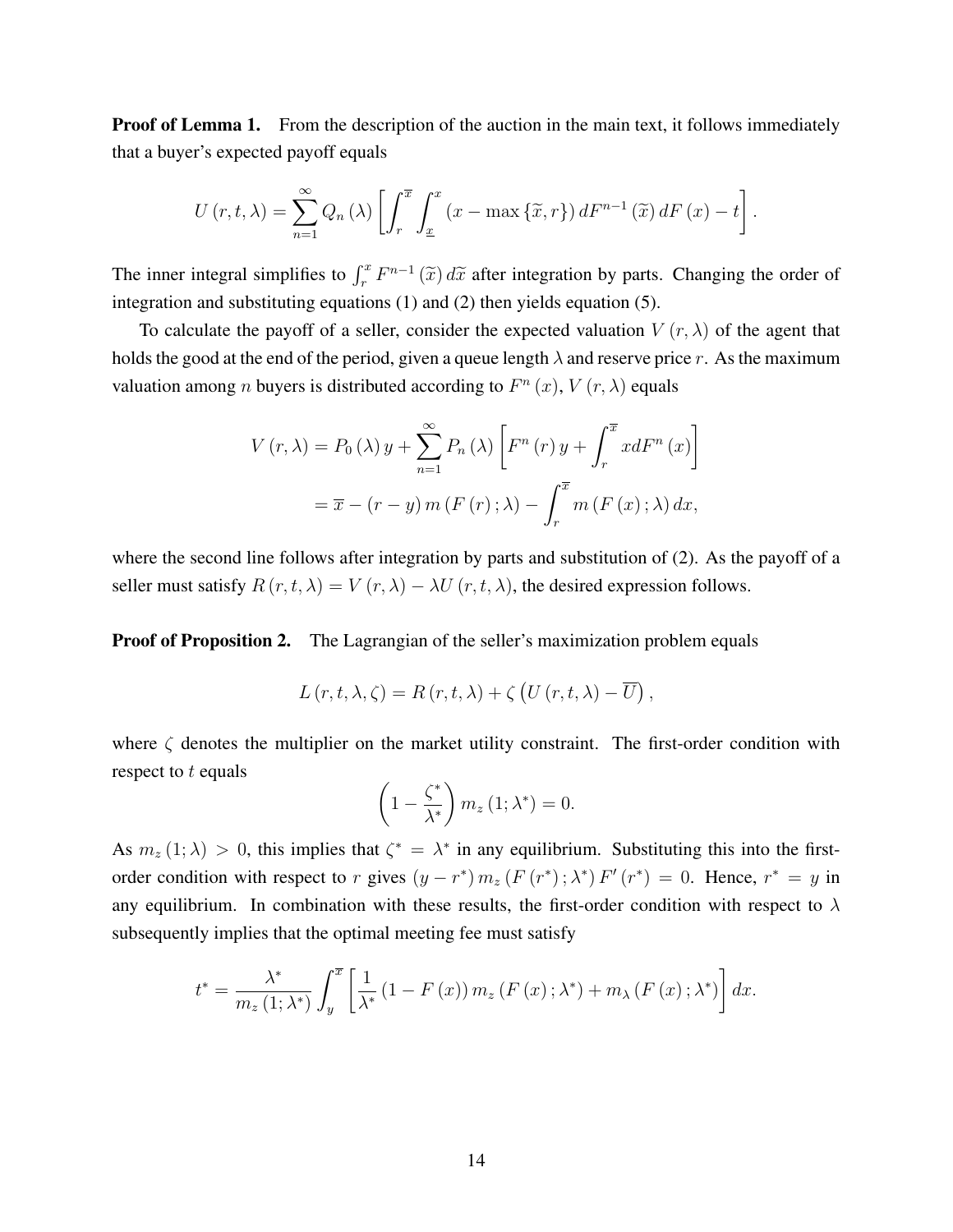In combination with the first-order condition with respect to  $\zeta$ , this implies that the optimal queue length  $\lambda^*$  is determined by

$$
-\int_{y}^{\overline{x}} m_{\lambda}(F(x); \lambda^*) dx = \overline{U}.
$$
 (8)

Since  $m(z; \lambda)$  is convex in  $\lambda$ , a unique solution exists for any  $\overline{U}$  small enough. In equilibrium, the market utility has to be such that  $\lambda^* = \Lambda$ , or otherwise the market clearing constraint  $\int_0^{\mu_S} \lambda^* d j =$  $\mu_B$  is violated. It immediately follows that  $\overline{U} = -\int_y^{\overline{x}} m_\lambda(F(x);\Lambda) dx$  and that the equilibrium is efficient.

Proof of Proposition 3. This proof closely resembles the corresponding one in Lester et al. (2013) and suppresses the arguments of  $\phi$  and  $\tau$  to keep notation concise. Suppose there exists an equilibrium in which one or more sellers post a particular mechanism  $\{\phi_0, \tau_0\}$  and attract a queue length  $\lambda_0$ , which yields them a payoff R ( $\phi_0$ ,  $\tau_0$ ,  $\lambda_0$ ), yields buyers a market utility  $\overline{U}$  =  $\mathbf{U}$   $(\phi_0, \tau_0, \lambda_0)$ , and creates a surplus  $\mathbf{S}$   $(\phi_0, \lambda_0) = \mathbf{R}$   $(\phi_0, \tau_0, \lambda_0) + \lambda_0 \mathbf{U}$   $(\phi_0, \tau_0, \lambda_0) - y$ .<sup>20</sup> A deviant seller who posts a mechanism  $\{\phi, \tau\}$  and attracts a queue  $\lambda$ , determined by the market utility condition  $\mathbf{U}(\phi, \tau, \lambda) = \overline{U}$ , obtains a payoff

$$
\mathbf{R}\left(\phi,\tau,\lambda\right) = \mathbf{S}\left(\phi,\lambda\right) - \lambda\overline{U} + y.
$$

This payoff is maximized when the deviant chooses trading probabilities  $\phi$  which correspond with the planner's solution  $\phi^*$ , and  $\tau$  such that

$$
\frac{\partial}{\partial \lambda} \mathbf{S} \left( \phi^*, \lambda \right) \equiv \frac{d}{d\lambda} S \left( \lambda \right) = \overline{U}.
$$
\n(9)

Note that  $\{\phi_0, \tau_0\}$  can be part of an equilibrium if, and only if, it is a solution to the deviant's maximization problem, i.e.,  $\phi_0 = \phi^*$  and  $\lambda_0$  solves (9). Strict concavity of  $S(\lambda)$  implies that a unique solution exists to (9) for each level of market utility. Hence, all sellers must attract the same queue length and this queue length must equal  $\lambda = \Lambda$ , as any other value is inconsistent with the aggregate buyer-seller ratio. It is easy to verify that  $\frac{d}{d\lambda}S(\lambda)|_{\lambda=\Lambda} = U(r^*, t^*, \Lambda)$ , which implies that  $\{\phi_0, \tau_0\}$  is an equilibrium strategy if and only if it is pay-off equivalent to the equilibrium characterized in Proposition 2.

**Proof of Proposition 4.** First, we show that invariance implies a zero meeting fee (i.e., statement 2 implies statement 1). Note that  $\widetilde{P}_n(\lambda, \gamma)$  is a compound distribution describing the sum of  $N \sim P_n(\lambda)$  independent Bernoulli variables. The probability-generating function of a Bernoulli

 $\frac{20}{20}$ Naturally, the amount of surplus created by a seller does not depend on the payments.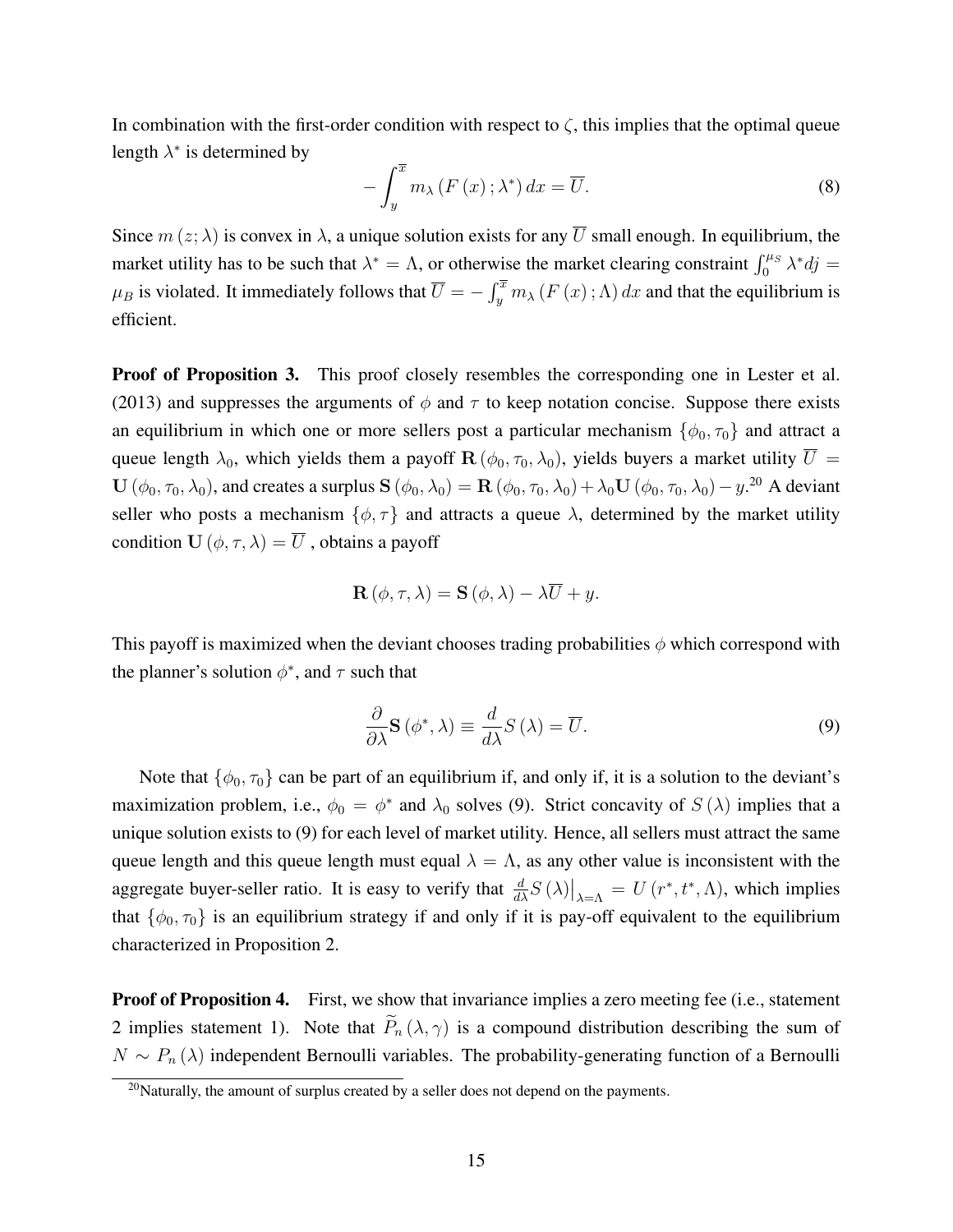variable is  $1-\gamma+\gamma z$ , so the probability-generating function of  $\widetilde{P}_n(\lambda, \gamma)$  equals  $m(1 - \gamma + \gamma z; \lambda)$ . The invariance condition is then equivalent to

$$
m(1 - \gamma + \gamma z; \lambda) = m(z; \gamma \lambda).
$$
 (10)

Taking the derivative of this condition with respect to  $\gamma$  and evaluating the result in  $\gamma = 1$  yields

$$
-(1-z) m_{z}(z; \lambda) = \lambda m_{\lambda}(z; \lambda), \qquad (11)
$$

for all z and  $\lambda$ . If we substitute this expression into (6) for  $z = F(x)$  and  $\lambda = \Lambda$ , then  $t^* = 0$ follows immediately.

Second, we show that a meeting technology that does not need a meeting fee for all  $F(x)$ , y and  $\Lambda$  must satisfy equation (7) (i.e., statement 1 implies statement 3). Note that since y affects the lower bound of integration in (6), expression (11) is not only a sufficient condition, but it is also a necessary condition. This expression is a first-order partial differential equation with solution

$$
m(z; \lambda) = M(\lambda(1-z)), \qquad (12)
$$

for arbitrary differentiable M, although our assumptions about  $P_n(\lambda)$  and  $m(z; \lambda)$  require a number of additional restrictions on  $M$ , which we characterize in the Appendix. Equation (7) directly follows from (12).

To complete the proof, it suffices—by the transitivity of implication—to show that a meeting technology which satisfies equation (7) is invariant (i.e. statement 3 implies statement 2). This is immediate using probability-generating functions, as (12) satisfies (10).

**Proof of Lemma 2.** The necessity of non-rivalry follows from combining equation (3) and equation (12), which reveals that invariant meeting technologies satisfy  $\sum_{n=0}^{\infty} n P_n(\lambda) = -M'(0) \lambda$ . We establish in the online Appendix that  $M'(0) \in [-1, 0]$ . Hence, meeting technologies that are invariant are also non-rival.

To prove that non-rivalry is not sufficient, we show that the pairwise urn-ball technology is a counterexample. For this technology,  $1-Q_0(\lambda) = 1$  is independent of  $\lambda$ . Hence, pairwise urn-ball is non-rival. At the same time, pairwise urn-ball violates invariance, because  $\tilde{P}_1(\lambda, \gamma) > 0$  for all  $\gamma > 0$ , while  $P_1(\gamma \lambda) = 0$ . Hence, non-rivalry does not imply invariance.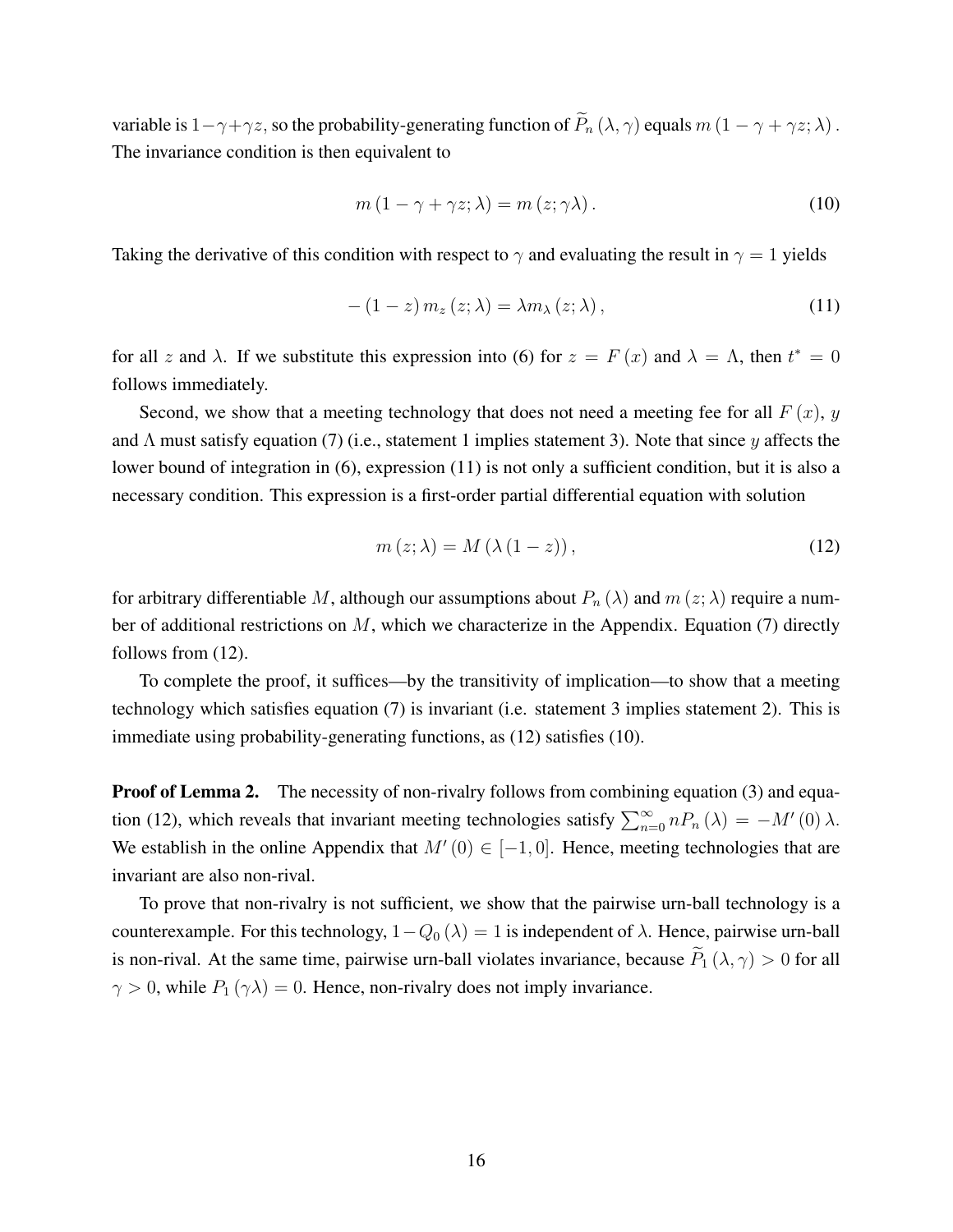### Free Entry

Although Proposition 2 establishes that the equilibrium is efficient for any arbitrary ratio of buyers to sellers, a traditional concern in much of the search literature is whether efficiency is also achieved when this ratio is determined endogenously. To address this issue, suppose that sellers can freely enter the market by paying a cost  $k$ , as in standard search models (see, e.g., Pissarides, 1985). The planner will then choose the measure of sellers  $\mu<sub>S</sub>$  to maximize net social surplus,

$$
\max_{\mu_S \in (0,\infty)} \mu_S \left[ S \left( \frac{\mu_B}{\mu_S} \right) - k \right],\tag{13}
$$

while the equilibrium measure of sellers follows from the indifference condition

$$
R\left(r^*, t^*, \frac{\mu_B}{\mu_S}\right) - k = y.
$$
\n(14)

The following lemma states that the market tightness achieved in equilibrium indeed coincides with the solution to the planner's problem.

#### Lemma A1. *The market equilibrium with free entry is constrained efficient.*

This extends some of the results of of Albrecht et al. (2012, 2014) to arbitrary meeting technologies. Clearly, our results regarding the importance of meeting fees and (invariance of) the meeting technology are robust to endogenizing the measure of sellers, as they hold for arbitrary values of the buyer-seller ratio.

**Proof.** The proof resembles Lester et al. (2013) and Albrecht et al. (2014). The equilibrium measure of sellers is determined by the free entry condition (14). Since  $S(\lambda) = R(r^*, t^*, \lambda) +$  $\lambda U(r^*, t^*, \lambda) - y$ , this condition is equivalent to

$$
S\left(\frac{\mu_B}{\mu_S}\right) - k = \frac{\mu_B}{\mu_S} U\left(r^*, t^*, \frac{\mu_B}{\mu_S}\right). \tag{15}
$$

The efficient measure of sellers follows from the first-order condition of net social surplus, described in (13), with respect to  $\mu<sub>S</sub>$ . After simplification, this yields

$$
S\left(\frac{\mu_B}{\mu_S}\right) - k = \frac{\mu_B}{\mu_S} S'\left(\frac{\mu_B}{\mu_S}\right). \tag{16}
$$

Since  $S'$   $\left(\frac{\mu_B}{\mu_B}\right)$  $\mu_S$  $\Big) = U\left(r^*, t^*, \frac{\mu_B}{\mu_B}\right)$  $\mu_S$ ), it follows that the solution to (15) solves (16).  $\blacksquare$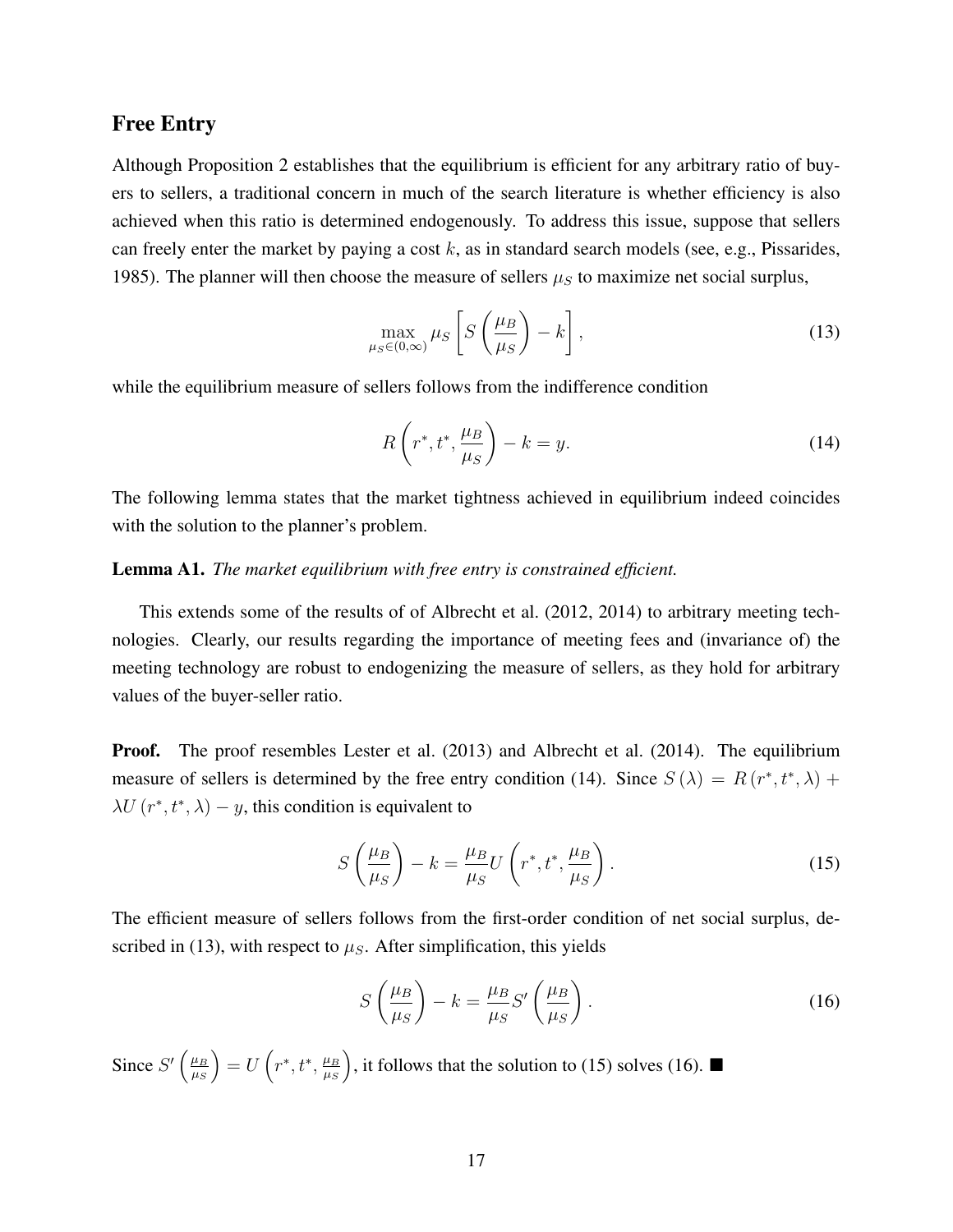### Necessity of Meeting Fees

Proposition 3 establishes that all equilibria must be payoff-equivalent to the one with second-price auctions and meeting fees. In this proposition, payoff-equivalence concerns the expected payoffs and not the realized payoffs, as it is straightforward to change the latter while keeping the former the same, e.g. by changing the auction format. This observation may raise the question whether one can construct an equilibrium mechanism in which the meeting fees/subsidies are replaced by an extra payment by/to the trading buyer, such that buyers who do not trade receive a zero payoff, even when the meeting technology is not invariant. Lemma A2 establishes that this is not feasible. Before presenting the formal argue, we sketch the intuition.

We know that any mechanism that is chosen in equilibrium has to implement the planner's solution, and it has to be payoff equivalent to the mechanism we describe. This puts a lot of structure on the mechanism: it pins down the probability that a buyer is awarded the good, and it pins down the expected transfer he pays. Suppose we divide the game into three stages: at stage 1, buyers choose a seller; at stage 2, buyers arrive and are potentially asked to pay a meeting fee (or receive a subsidy); and at stage 3, buyers learn their type and report it, whereupon the good is allocated and additional transfers occur. Our mechanism specifies that all buyers pay  $t$  at stage  $2$ , and then a second price auction occurs at stage 3. The question can then be phrased: is there an alternative mechanism with *no* transfers at stage 2, and only a transfer between the seller and the buyer who receives the good at stage 3?

Loosely speaking, the reason the answer is "no" is that transfers at stage 3 have to respect both an individual rationality (or participation) constraint and an incentive compatibility (or truthtelling) constraint. If the seller did not charge  $t$  at stage 2, he would have to charge higher prices at stage 3; otherwise his revenue would be different, which violates payoff-equivalence. However, he cannot raise prices on only buyers who report high valuations, as this would violate incentive compatibility. Therefore, he would have to raise prices on *all* buyers, but this would violate the participation constraint of buyers with valuations very close to y. Hence, the seller *must* extract rents at stage 2; he *cannot* derive a pricing scheme that extracts the same rents but still respects the buyers' IR and IC constraints.

**Lemma A2.** All equilibrium mechanisms must include a transfer, (in expectation) equal to  $t^*$ , *which is paid by/to each of the buyers who arrive at a seller before they learn their valuations*

**Proof.** As a first step, consider a mechanism  $\{\phi_n(x), \tau_n(x)\}\$  that assigns a probability of trade  $\phi_n(x)$  in exchange for a transfer  $\tau_n(x)$  to an agent who reports being of type x when there are n buyers participating in the mechanism.<sup>21</sup> Once a buyer has learned his type, x, he reports a

<sup>&</sup>lt;sup>21</sup>This representation of a mechanism constitutes a slight abuse of notation whereby, e.g.,  $\phi_n(x_1)$  =  $\int \ldots \int \phi(x_1, x_2, \ldots, x_n, n) dF(x_2) \ldots dF(x_n)$ , where  $\phi(x_1, \ldots, x_n, n)$  is defined in the main text.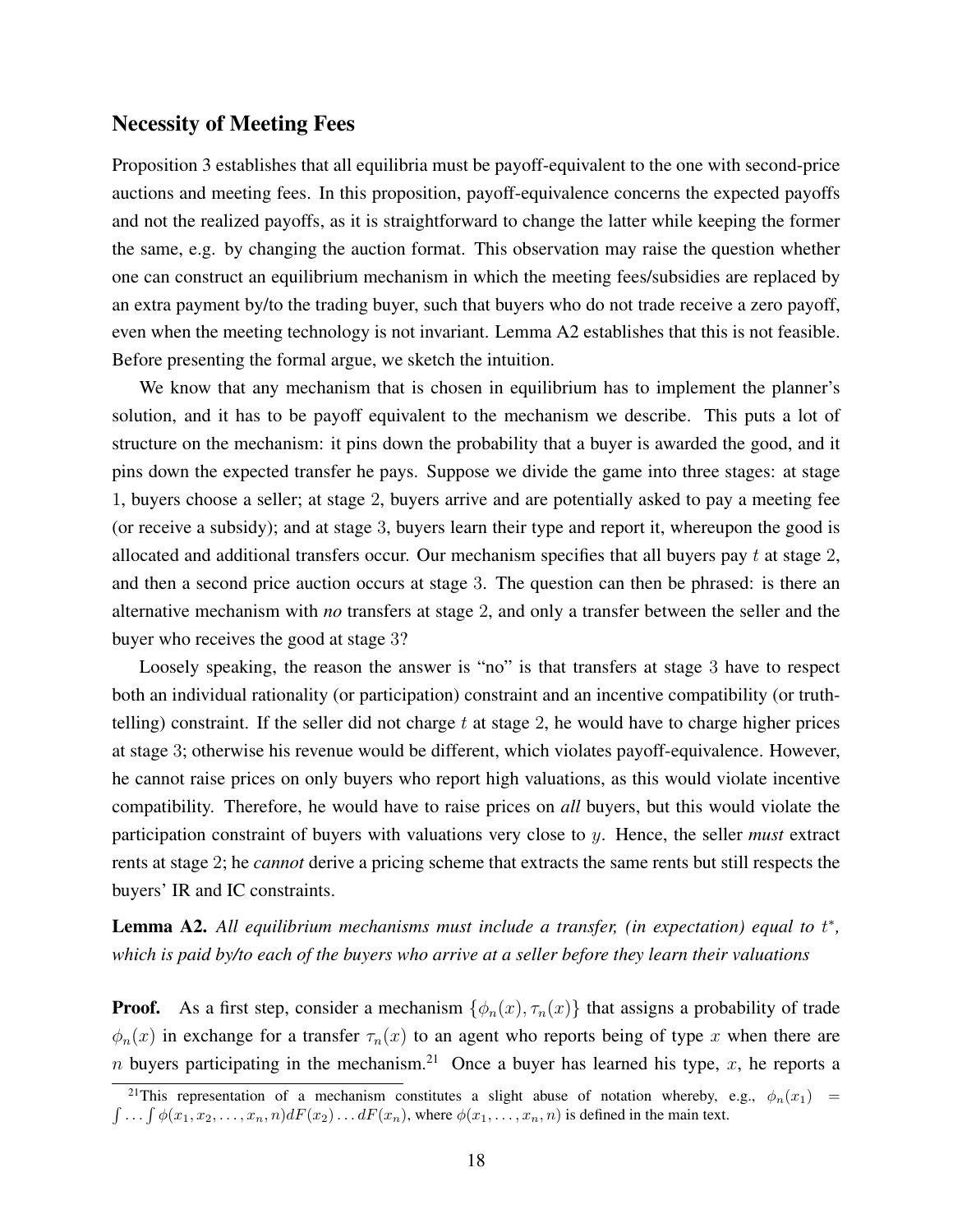valuation  $x'$  which maximizes

$$
\phi_n(x')x - \tau_n(x'). \tag{17}
$$

The incentive compatibility (or truth-telling) constraint then requires

$$
\phi'_{n}(x) x - \tau'_{n}(x) = 0. \tag{18}
$$

Hence,

$$
\tau_n(x) = \int_y^x \tau'_n(\tilde{x}) d\tilde{x} + C_0 = \int_y^x \tilde{x} d\phi_n(\tilde{x}) + C_0
$$

$$
= \phi_n(x) x - y \phi_n(y) - \int_y^x \phi_n(\tilde{x}) d\tilde{x} + C_0
$$

$$
= \phi_n(x) x - \int_y^x \phi_n(\tilde{x}) d\tilde{x} + C_1,
$$
(19)

for constants  $C_0$  and  $C_1$ , where the second equality follows from integration by parts. Combining (17) and (19) yields

$$
\int_{y}^{x} \phi_n\left(\tilde{x}\right) d\tilde{x} - C_1. \tag{20}
$$

Hence, in *any* incentive compatible mechanism, the expected payoff to a buyer with valuation  $x$  is completely determined by the probability of trade,  $\phi_n(x)$ , and a constant  $C_1$ .

Next, as a second step, we will show that both the probabilities of trade and the constant  $C_1$  are uniquely determined in any equilibrium of our game. To see this, first note that any equilibrium mechanism must be constrained efficient (Proposition 2 in the text), which implies that the good must be allocated to the agent who values it most. Hence,

$$
\phi_n(x) = \begin{cases} F^{n-1}(x) & \text{if } x \ge y \\ 0 & \text{otherwise.} \end{cases}
$$
 (21)

Substituting (21) into (20) and taking expectations over n and x, we find that the ex ante expected utility of a buyer is

$$
U = \sum_{n=1}^{\infty} Q_n(\lambda) \left[ \int_{\underline{x}}^{\overline{x}} \int_{y}^{x} F^{n-1}(\widetilde{x}) d\widetilde{x} dF(x) - C_1 \right].
$$
 (22)

By Proposition 3,  $U = \overline{U}(r^*, t^*, \Lambda)$  in any equilibrium, which implies that  $C_1$  is also uniquely determined. Indeed, in our mechanism,  $C_1 = t$ , the meeting fee.

Finally, as a last step, consider an equilibrium of our game in which  $C_1 = t > 0$ . Moreover,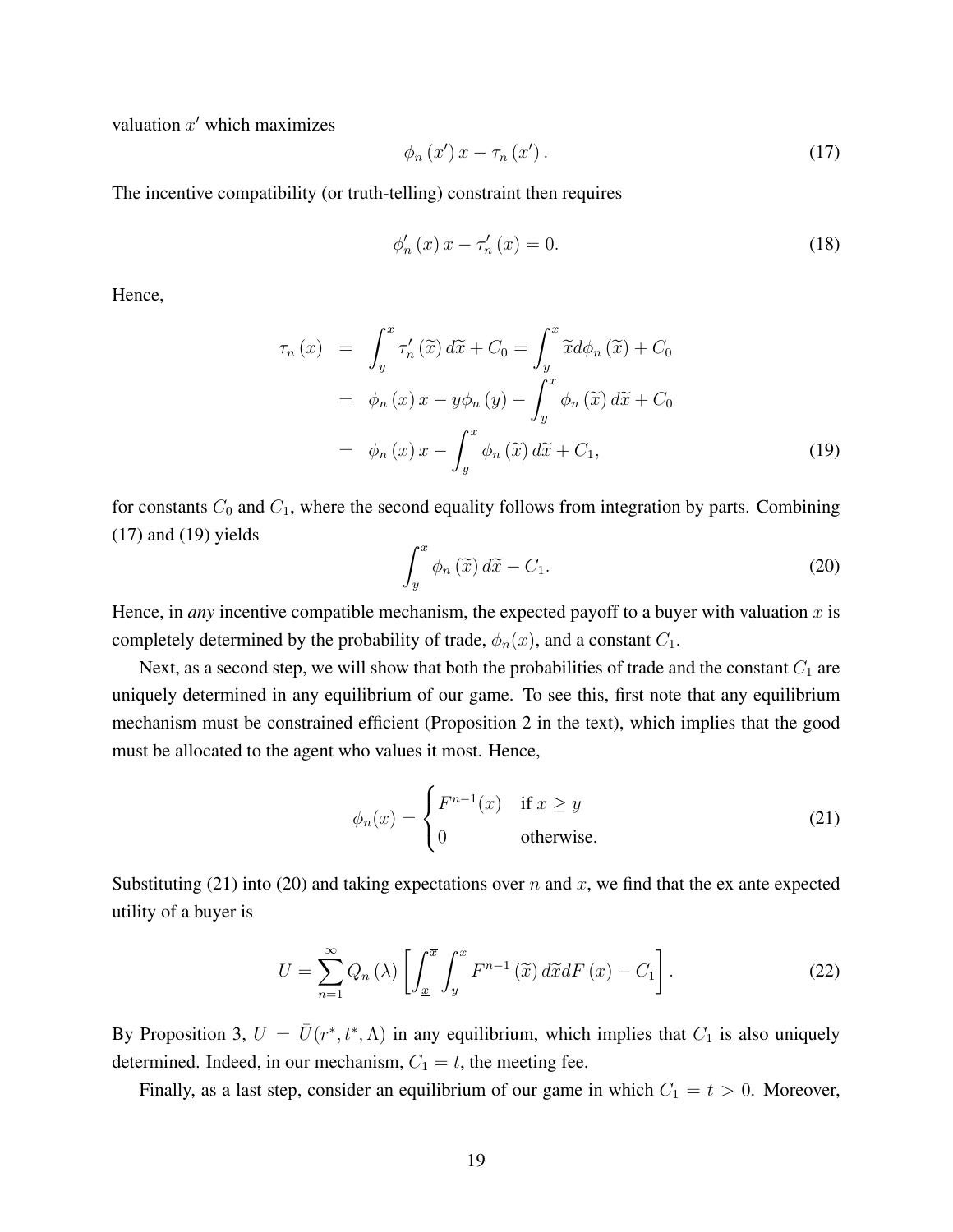suppose we decompose  $C_1 = C_1^a + C_1^b$ , where  $C_1^a$  denotes any fees that are paid before buyers learn their type, and  $C_1^b$  are transfers made after reporting x. The individual rationality (or participation) constraint of a buyer with valuation  $x$  is given by

$$
\int_{y}^{x} \phi_n\left(\tilde{x}\right) d\tilde{x} - C_1^b \ge 0. \tag{23}
$$

Since this constraint must hold for all  $x \in [y, \overline{x}]$ , it follows that  $C_1^b = 0$  in every equilibrium.

### Restrictions on M

Our assumptions about  $P_n(\lambda)$  and  $m(z; \lambda)$  impose a number of restrictions on  $M(\cdot)$ .<sup>22</sup>

- (i) m being a probability-generating function requires that M is an analytic function.<sup>23</sup>
- (ii)  $\frac{1}{n!}$  $\frac{\partial^n}{\partial z^n} m(0;\lambda) \in [0,1]$  for all n and all  $\lambda$  requires that  $\frac{(-\lambda)^n}{n!} M^{(n)}(\lambda) \in [0,1]$  for all n and  $\lambda$ ;
- (iii)  $m(1; \lambda) = 1$  for all  $\lambda$  requires that  $M(0) = 1$ ;
- (iv)  $m_z(1; \lambda) \in [0, \lambda]$  for all  $\lambda$  requires that  $M'(0) \in [-1, 0]$ ;
- (v)  $m_{\lambda}(z; \lambda) < 0$  for all z and all  $\lambda$  requires that  $M'(\lambda) < 0$  for all  $\lambda$ ;
- (vi)  $m_{\lambda\lambda}(z; \lambda) > 0$  for all z and all  $\lambda$  requires that  $M''(\lambda) > 0$  for all  $\lambda$ .

Jointly, these restrictions completely characterize the set of feasible  $M(\cdot)$ . However, a tighter characterization is possible. For example, restriction (ii) can be tightened as follows

(ii') M satisfies  $\frac{(-\lambda)^n}{n!}M^{(n)}(\lambda) \in (0,1)$  for all n and  $\lambda$ .

**Proof.** We provide a proof by contradiction. Suppose that there exist a  $\hat{n} \in N_0$  and a  $\hat{\lambda} > 0$  such that  $\left(\frac{-(\lambda)^{\hat{n}}}{\hat{n}!}M^{(\hat{n})}\left(\widehat{\lambda}\right)=0$ . As  $\widehat{\lambda}>0$ , this implies  $M^{(\hat{n})}\left(\widehat{\lambda}\right)=0$ . Because  $M^{(\hat{n})}(\lambda)$  is continuously differentiable but cannot cross zero, it must be the case that its first derivative is zero in  $\lambda = \hat{\lambda}$  as well, i.e.  $M^{(\hat{n}+1)}(\hat{\lambda}) = 0$ . By induction, it then follows that all higher derivatives must equal zero in this point,  $M^{(n)}(\widehat{\lambda}) = 0$  for all  $n \in {\{\widehat{n}, \widehat{n} + 1, \widehat{n} + 2, \ldots\}}$ .

With all of its derivatives being zero in  $\lambda$ , the analytic function  $M^{(\hat{n})}(\lambda)$  must be zero in a neighborhood around  $\lambda$ . Again by induction, we therefore obtain that  $M^{(n)}(\lambda) = 0$  for all

<sup>&</sup>lt;sup>22</sup>To keep notation concise, we write "all  $\lambda$ " instead of "all  $\lambda \in (0, \infty)$ ", "all n instead of "all  $n \in \mathbb{N}_0$ ", and "all z" instead of "all  $z \in [0, 1)$ ".

<sup>&</sup>lt;sup>23</sup>Probability-generating functions are analytic functions (Sachkov, 1997).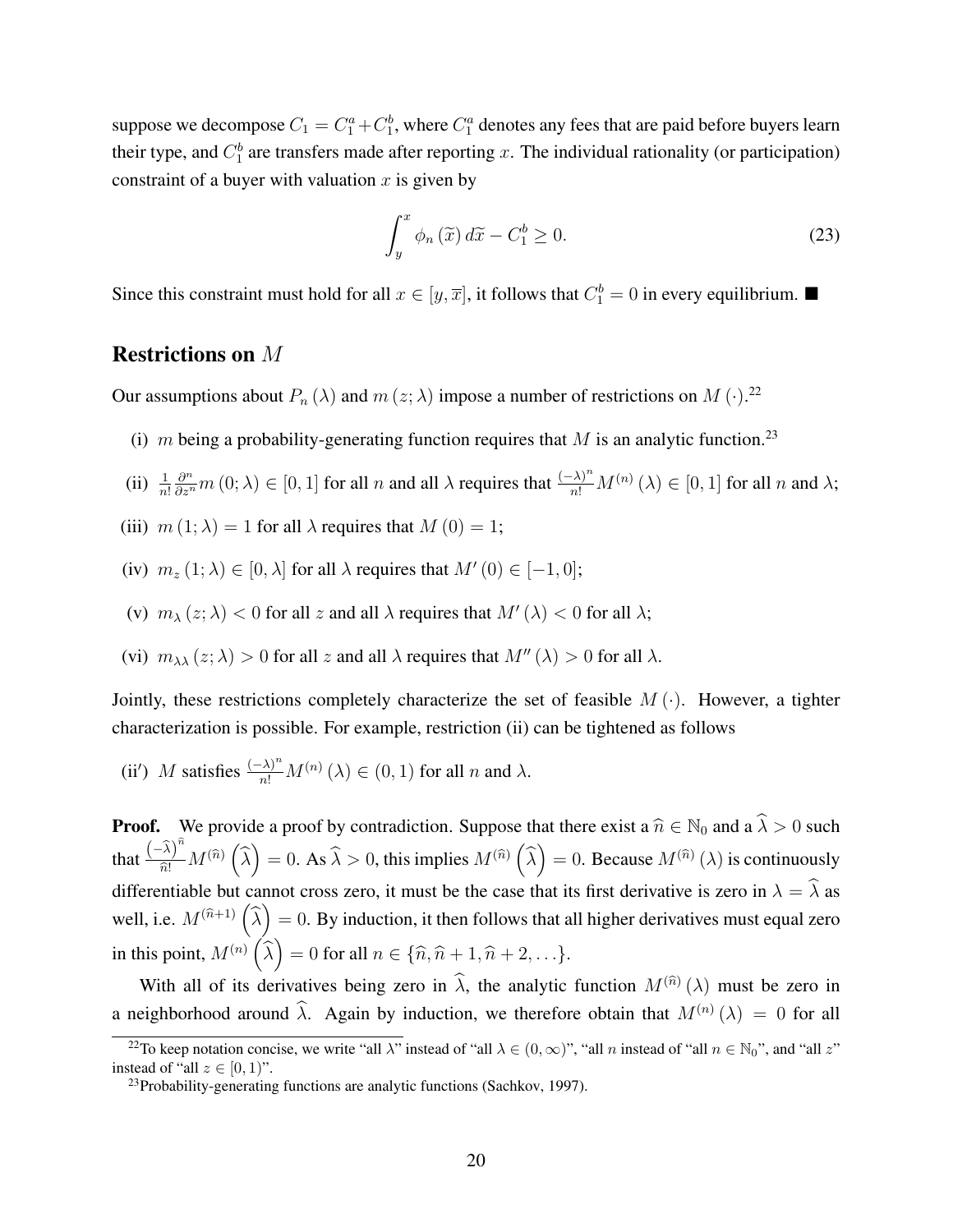$n \in {\hat{n}, \hat{n} + 1, \hat{n} + 2, \ldots}$  and all  $\lambda$ . In that case,

$$
\sum_{i=0}^{\widehat{n}-1} P_i(\lambda) = \sum_{i=0}^{\widehat{n}-1} \frac{(-\lambda)^i}{i!} M^{(i)}(\lambda) = 1,
$$

which is a differential equation with solution  $M(\lambda) = 1 + \sum_{i=1}^{\hat{n}-1} c_i \lambda^i$ , for some coefficients  $c_i$ . Because  $M'(\lambda) < 0$  rules out the possibility that  $M(\lambda)$  is a constant, one obtains that  $\lim_{\lambda \to \infty} |M(\lambda)| = +\infty.$ 

This contradicts the requirement that  $M(\lambda) \in [0,1]$  for all  $\lambda$ . Hence, it must be true that  $\frac{(-\lambda)^n}{n!}M^{(n)}(\lambda) > 0$  for all n and all  $\lambda$ . This immediately implies that  $\frac{(-\lambda)^n}{n!}M^{(n)}(\lambda) < 1$ , for all n and all  $\lambda$ , which completes the proof.  $\blacksquare$ 

Note that restriction (ii') implies restriction (v) and (vi), which are therefore redundant. Hence, the set of feasible  $M$  can be characterized by restrictions (i), (ii'), (iii), and (iv).

### Independence

Another well-known property of the urn-ball meeting technology is that  $P_n(\lambda)$  does not only represent the distribution of the total number of buyers at each seller, but also the distribution of the number of competitors a buyer faces when arriving at a seller. In other words, a buyer who meets with a seller has no effect on the distribution (and thus the expectation) of the number of other buyers at the same seller. We will say that a meeting technology that satisfies this property exhibits "independence".

Formally, independence means  $Q_n(\lambda) = (1 - Q_0(\lambda)) P_{n-1}(\lambda)$  for all  $\lambda$  and  $n \in \mathbb{N}_1$ . This property can be shown to be satisfied if and only if the meeting technology is of the following form:<sup>24</sup>

$$
P_n(\lambda) = e^{-(1-Q_0(\lambda))\lambda} \frac{\left[ (1-Q_0(\lambda))\lambda \right]^n}{n!}.
$$
\n(24)

The following lemma establishes that independence is neither a necessary nor a sufficient condition for invariance.

#### Lemma 3. *Invariance does not imply independence and independence does not imply invariance.*

To see why invariance does not imply independence, consider the geometric technology. As we established in the main text, this meeting technology is invariant. However, this technology is not independent, as the fact that an individual buyer meets with a seller changes the probability

<sup>&</sup>lt;sup>24</sup>By the consistency requirement and induction, the condition implies that  $P_n(\lambda) = \frac{1}{n!} \lambda^n [1 - Q_0(\lambda)]^n P_0(\lambda)$ . Since  $P_n(\lambda)$  is a probability distribution, we must have  $1 = \sum_{0}^{\infty} \frac{1}{n!} \lambda^n [1 - Q_0(\lambda)]^n P_0(\lambda) = e^{\lambda [1 - Q_0(\lambda)]} P_0(\lambda)$ . Solving the second equation for  $P_0(\lambda)$  and substituting the solution into the first equation yields (24). Conversely, equation (24) implies the independence condition immediately.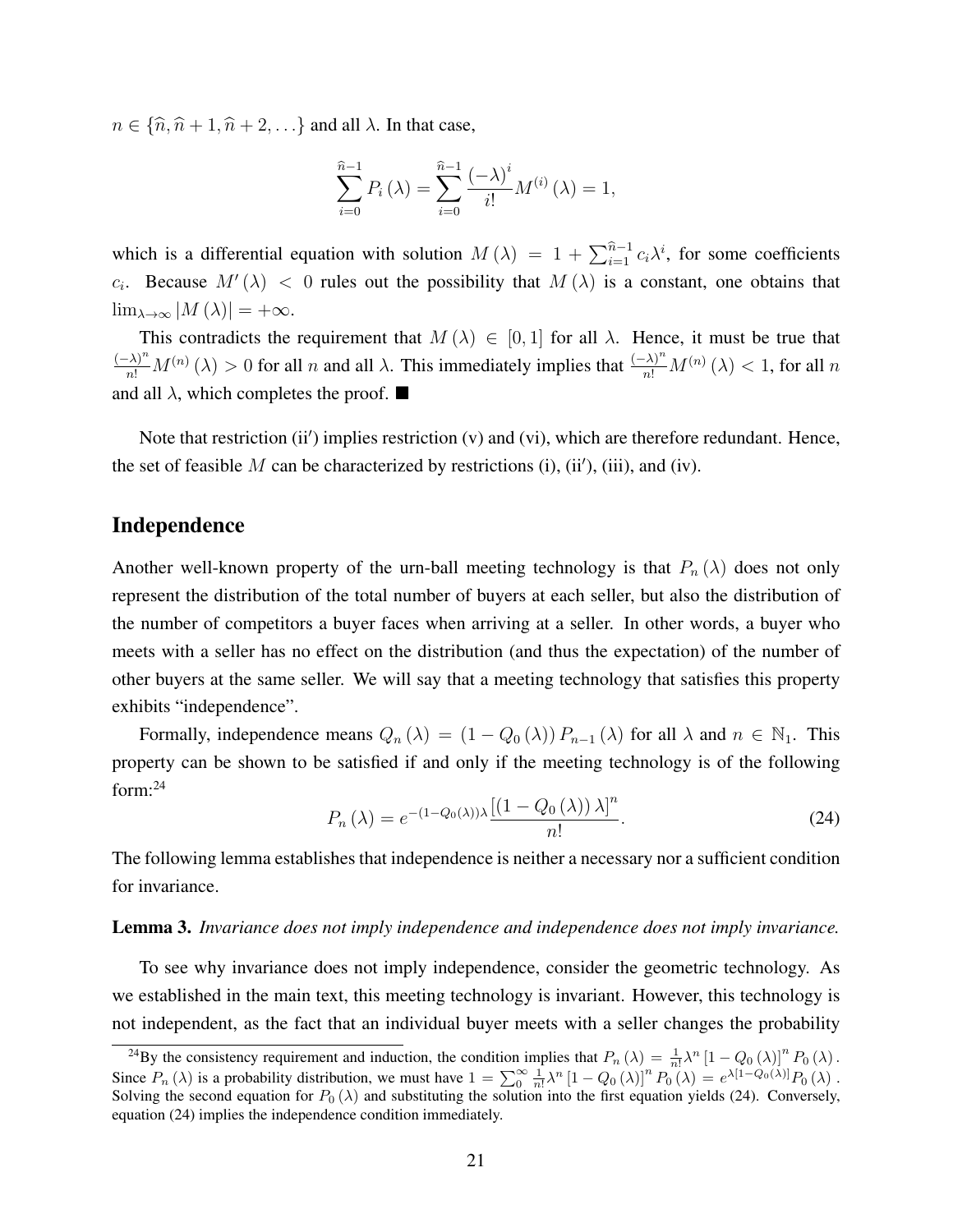distribution over the number of other buyers who meet with the seller. In particular, when a buyer meets with a seller, he learns that the seller has only met with buyers thus far, which increases the expected number of other buyers that this seller will ultimately meet; that is, the conditional mean of the queue length is greater than the unconditional mean.

Finally, to understand why independence does not imply invariance, consider the following variation on the urn-ball technology, in which a longer queue length reduces each buyers' chances of meeting a seller. That is,  $2^5$ 

$$
P_n(\lambda) = e^{-\Phi(\lambda)\lambda} \frac{\left[\Phi(\lambda)\lambda\right]^n}{n!},\tag{25}
$$

where  $\Phi(\lambda) : [0, \infty) \to [0, 1]$  satisfies  $\Phi(0) = 1$  and  $\Phi'(\lambda) < 0$ . To understand this meeting technology, imagine that buyers and sellers in each sub-market begin on separate islands. The measure  $\sigma$  of sellers each send a boat to transport the measure  $\beta$  of buyers, so that each boat carries  $\lambda = \beta/\sigma$  buyers to the sellers' island. However, each boat sinks with probability  $1 - \Phi(\lambda)$ , so that heavier boats are more likely to sink. Then, the buyers that arrive safely at the sellers' island randomly select a seller, as in the urn-ball specification.

Since the probability of each boat's safe passage depends on the ratio of buyers to sellers in the sub-market, this technology does not satisfy the requirements of non-rivalry, and hence is not invariant. However, once buyers arrive, the meeting process ensues according to the standard urnball technology, so that the arrival of an individual buyer has no effect on the distribution of other buyers to arrive. Hence, this meeting process satisfies independence.<sup>26</sup>

# References

- Albrecht, J. W., Gautier, P. A., & Vroman, S. B. (2006). Equilibrium directed search with multiple applications. *Review of Economic Studies*, 73, 869–891.
- Albrecht, J. W., Gautier, P. A., & Vroman, S. B. (2012). A note on Peters and Severinov, "Competition among sellers who offer auctions instead of prices". *Journal of Economic Theory*, 147, 389–392.
- Albrecht, J. W., Gautier, P. A., & Vroman, S. B. (2013). Directed search in the housing market. mimeo.
- Albrecht, J. W., Gautier, P. A., & Vroman, S. B. (2014). Efficient entry with competing auctions. *American Economic Review*, forthcoming.

<sup>&</sup>lt;sup>25</sup>See Kaas (2010) for a related example of this class of meeting technologies.

 $^{26}$ This highlights the difference between non-rivalry and independence. Using our analogy from above, non-rivalry is primarily a requirement on the probability that "a boat arrives safely" (i.e., it must be independent of  $\lambda$ ), while independence is primarily a condition on the meeting process that occurs "after boats arrive on shore."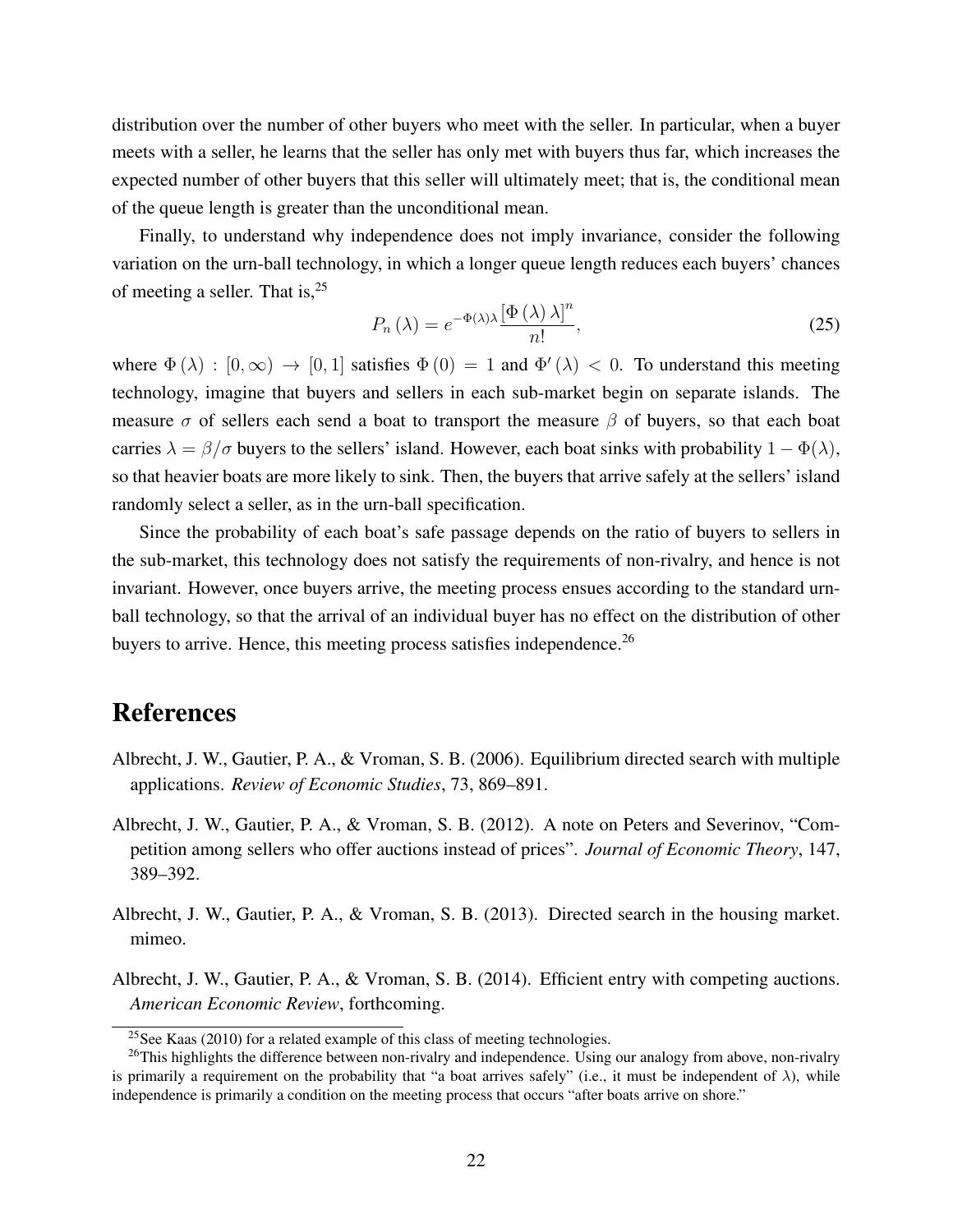- Burdett, K., Shi, S., & Wright, R. (2001). Pricing and matching with frictions. *Journal of Political Economy*, 109, 1060–1085.
- Butters, G. (1977). Equilibrium distributions of sales and advertising prices. *Review of Economic Studies*, 44(3), 465–491.
- Duffie, D., Gârleanu, N., & Pedersen, L. H. (2007). Valuation in over-the-counter markets. *Review of Financial Studies*, 20(6), 1865–1900.
- Eeckhout, J. & Kircher, P. (2010). Sorting vs screening search frictions and competing mechanisms. *Journal of Economic Theory*, 145, 1354–1385.
- Galenianos, M. & Kircher, P. (2009). Directed search with multiple job applications. *Journal of Economic Theory*, 114, 445–471.
- Hall, R. (1977). *Microeconomic Foundations of Macroeconomics*, chapter An Aspect of the Economic Role of Unemployment. Macmillan, London.
- Harremoes, P., Johnson, O., & Kontoyiannis, I. (2010). Thinning, entropy, and the law of thin numbers. *IEEE Transactions on Information Theory*, 56(9), 4228–4244.
- Hosios, A. K. (1990). On the efficiency of matching and related models of search and unemployment. *Review of Economic Studies*, 57, 279–298.
- Kaas, L. (2010). Variable search intensity in an economy with coordination unemployment. *B.E. Journal of Macroeconomics*, 10(1), 1–33.
- Kim, K. & Kircher, P. (2013). Efficient competition through cheap talk: Competing auctions and competitive search without ex-ante commitment. CEPR Discussion Paper DP9785.
- Kircher, P. (2009). Efficiency of simultaneous search. *Journal of Political Economy*, 117, 861–913.
- Kiyotaki, N. & Wright, R. (1993). A search-theoretic approach to monetary economics. *American Economic Review*, 83(1), 63–77.
- Lester, B., Visschers, L., & Wolthoff, R. P. (2013). Competing with asking prices. *Federal Reserve Bank of Philadelphia Working Paper 13-7*.
- Moen, E. R. (1997). Competitive search equilibrium. *Journal of Political Economy*, 105, 385–411.
- Mortensen, D. T. (1982). Efficiency of mating, racing, and related games. *American Economic Review*, 72, 968–979.
- Peters, M. (1997). A competitive distribution of auctions. *The Review of Economic Studies*, 64(1), 97–123.